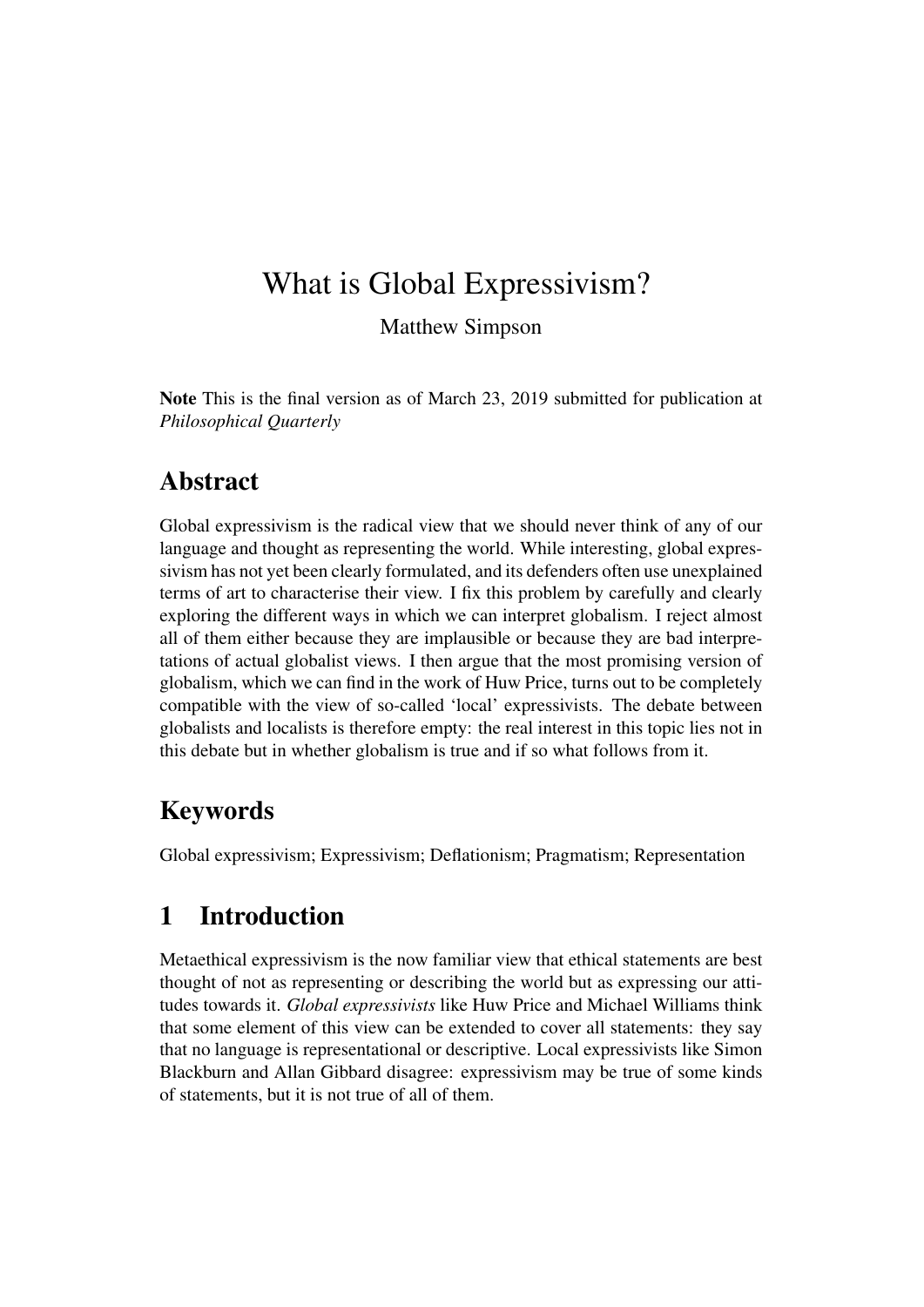Those sceptical of metaethical expressivism may find globalism an absurd proposal, and globalists themselves have argued that it is indeed a radical view with radical consequences. Huw Price and David Macarthur (2007) claim that globalism opposes the 'deeply entrenched' *representationalist* view that the primary function of language is to represent the world. They take representationalism to be a 'dogma' of contemporary philosophy which is so orthodox that it is almost 'invisible'. Rejecting it, they argue, leads to widespread metaphysical quietism, since most contemporary metaphysics rests on representationalist assumptions. This result would be radical indeed.

Despite increasing interest, global expressivism has yet to be clearly formulated. Many writers in the debate use unexplained terms of art to characterise the view, for instance by characterising globalism as the view that representation is not 'robust' or 'substantial' but only 'minimal'. This has made it difficult to clearly and carefully evaluate the view and determine its wider consequences. It also makes the debate look to an outsider like an obscure dispute that can be happily disregarded, like the enmity between Monty Python's People's Front of Judea and the Judean People's Front. This is a shame, since both local and global expressivism are interesting views and they potentially have significant consequences of interest to philosophy of language, mind, and metaphysics.

In this paper I fix this problem. I discuss and develop the different interpretations of global expressivism implicit in the literature, and I argue that the best interpretation takes globalism to be the view that a certain class of concepts including representation, belief, and description have no role to play in certain kinds of explanations of aspects of our language. I give an account of the kinds of explanations expressivists are concerned with, and then explore the different ways writers characterise the class of concepts to be excluded from these explanations. This yields a handful of different interpretations of globalism (and so localism).

The result is mixed news for globalists. While there are several interpretations of globalism that make it coherent and clear, there is no interpretation which makes globalism plausible, a good interpretation of actual globalist views, distinct from mainstream non-expressivist theories, and distinct from local expressivism. Four of the five globalist views I discuss fail to meet one of the first three conditions. Moreover, the most plausible version of globalism, Huw Price's version, is actually not distinct from localism, and so the debate between Price and localists like Blackburn and Gibbard is empty, a verbal debate about what 'global expressivism' means. This surprising result casts doubt on globalism's radical ambitions.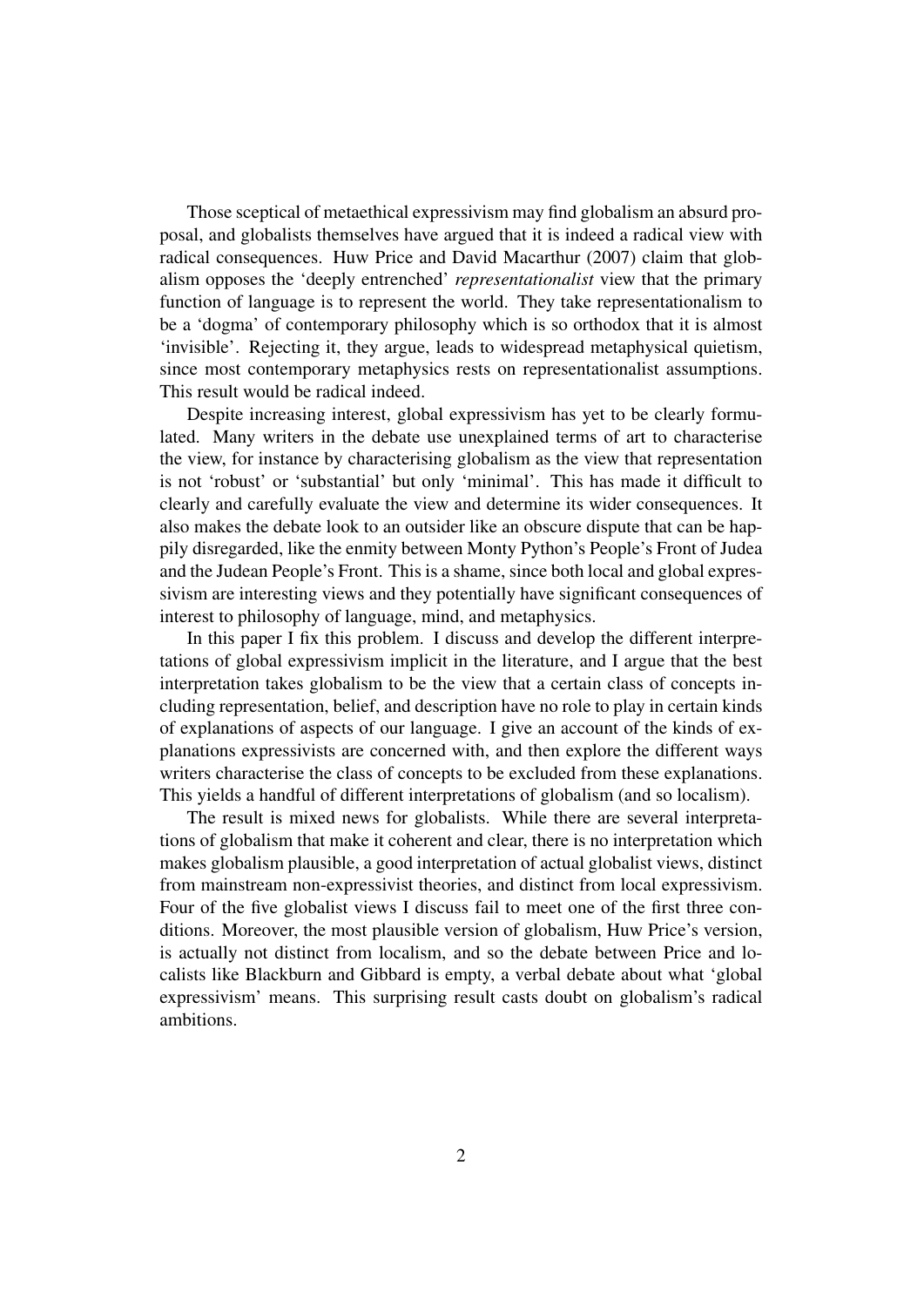## 2 Expressivism and Representation

Global expressivism is meant to generalise some element of metaethical expressivism. Something metaethical expressivists say about ethical language and thought is to be applied to all language and thought. Localists then say that whatever this is, it can only be true of some kinds of language.

But what part of metaethical expressivism does globalism generalise? The famous slogan is that *ethical language expresses attitudes*, which somehow differ from ordinary beliefs. This really has two parts: (a) ethical mental states are *attitudes* and (b) ethical language expresses them. The claim about ethical mental states supports a claim about ethical language. On top of this slogan, we have Blackburn's *quasi-realist* project of explaining why we express attitudes using claims that are importantly similar to those we use to express ordinary beliefs – which can be called true and false, can be embedded in complex contexts, and so on.

Immediately it's clear that neither (a) nor (b) is suitable for generalising. (b) is just a specific version of an ideationalist or psychologistic approach to meaning, according to which language means what it does in virtue of expressing mental states with certain contents. It isn't inherently expressivist – you can accept (b) yet think that ethical mental states aren't attitudes but full-blown beliefs. So (b) can't be what is generalised; the resulting view would be a global psychologistic theory of meaning, not a global expressivism.

Interestingly, in a recent article Allan Gibbard seems to take (b) as the core of expressivism, which he says 'explain[s] the meaning of the word via explaining the states of mind that constitute believing things couched with the term' (2015, 212). However, Gibbard admits that his definition is idiosyncratic (2015, 213), and as we'll see in §7 his commitment to local expressivism is best understood in other ways. So for now we'll sideline (b) and Gibbard's definition.

Component (a) can't be what is generalised either. First, not all global expressivists will think that for every kind of language, there is a corresponding distinctive mental state expressed by statements of that kind. For instance, Huw Price thinks that the truth predicate needs a theory which is relevantly similar to metaethical expressivism, but he denies that sentences using that predicate express a distinctive state of mind (2013, 177).

Second, even if globalists do think that each kind of statement expresses a distinctive kind of mental state, they will not think that all statements express *attitudes* like ethical statements do. For instance, Simon Blackburn also defends expressivism about causal and modal language, but he doesn't think that causal and modal statements express ethical *attitudes*. Instead they express inferential dispositions. Mark Schroeder (2008), who argues that ethical expressivists should end up treating all beliefs as non-cognitive states of 'being for', doesn't think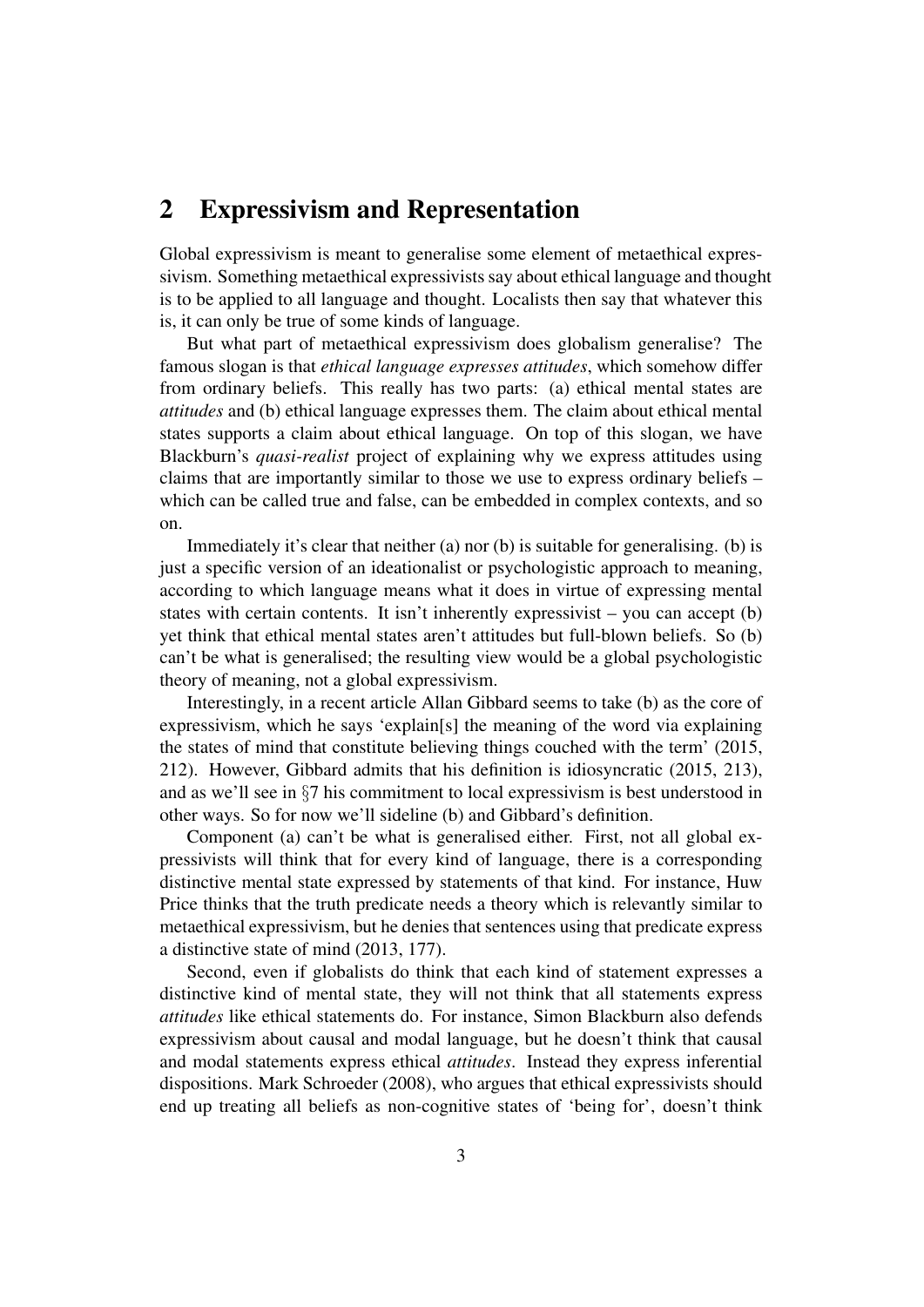expressivists should end up treating all beliefs as states of being for *blaming*, which he takes to be distinctive of (some) ethical mental states. If Schroeder's suggestion qualifies as a global expressivism, it is not because it's a generalisation of the metaethical expressivists' specific claim about *attitudes*.

Instead, the core component of expressivism is a suspicion of notions like belief, representation and truth. For simplicity, call these *representational features*. Implicit in (a) is the idea that the attitudes expressed by ethical language are best understood without these features. And Blackburn thinks that causal and modal thoughts are like this too – even though they aren't attitudes, they shouldn't be characterised in terms of belief, truth-conditions, representation, and so on. Sometimes this idea is expressed as the view that the relevant mental states – and consequently the language which expresses them – are non-cognitive, or non-representational. It's this general contrast, between representational and non-representational states, that matters here.<sup>1</sup>

Consequently, we should see the core component of metaethical expressivism as a suspicion of representational features – features like representation, truth, and belief – as applied to ethical language and thought. Globalism generalises this: it is suspicious of representational features as applied to any kind of language. This raises the question of how to understand this suspicion.<sup>2</sup>

A natural starting point is to take metaethical expressivists as straightforwardly denying that ethical language and thought is representational, that ethical mental states are beliefs, that ethical sentences are truth-apt. This was the view of expressivism's emotivist ancestors, like Ayer (1936). It was also the earlier view of prominent expressivists like Gibbard (1990, 8) and Blackburn (1984, 167). Many writers still think that it is the essential core of expressivism. This view is an outright rejection of representation, truth, and the like as applied to ethical language.

However, we shouldn't read global expressivism like this. It would require saying that no language expresses beliefs, no language represents, no sentences have truth-conditions. This is implausible. Frank Jackson claims that Price's global expressivism is false since 'it is obvious that much of language is representational' (1997, 270).

Even if Jackson's objection is too quick, the rejection view isn't a generalisation of what contemporary expressivists actually say about ethical language. Prominent expressivists like Blackburn and Gibbard now accept that ethical lan-

<sup>&</sup>lt;sup>1</sup> This also makes sense of Schroeder's view, since his proposal to take all beliefs as noncognitive states of 'being for' fits into this schema.

<sup>2</sup> This point shows how inappropriate the label 'expressivism' is for the global view, since that term is so closely associated with metaethics. Indeed, Price himself agrees that 'the terms 'expressivism' and 'global expressivism' are to some extent unhappy' (2013, 176). The most common alternative label here is 'pragmatism', though this is hardly better given its wide range of uses. I will stick to 'expressivism' for simplicity.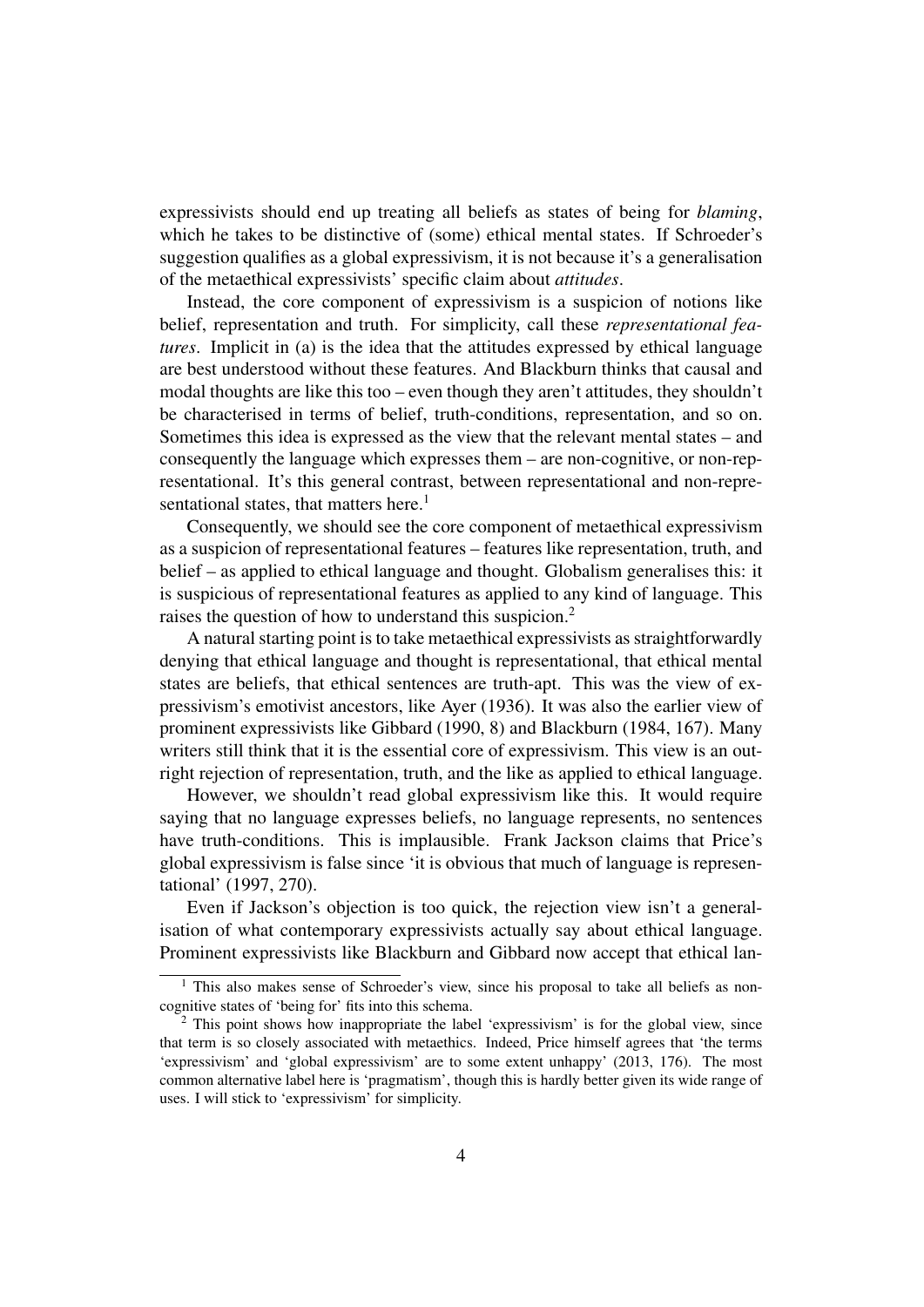guage is representational, states facts, has truth-conditions, and so on (see Gibbard, 2015; Blackburn, 2015). It is these newer versions of expressivism which global expressivists aim to generalise (see e.g. Price, 2015, 137). So the general rejection of representational features is not a good reading of actual expressivist views, local or global.

While this might protect globalists from objections like Jackson's, it raises new questions. If expressivists don't *reject* representational features in the case of ethical language, what exactly is their suspicion of such notions, and how does this suspicion generalise?

## 3 'Robust' representation?

One common route is to distinguish two senses of representation (and other notions, but I'll focus on representation for simplicity): 'thin', 'minimal', 'insubstantial', 'deflated', 'lowercase' representation (and the like) on the one hand, and 'thick', 'robust', 'substantial', 'inflated', 'uppercase' 'Representation' on the other. Metaethical expressivism then involves the view that ethical language only represents the world in the first, minimal sense; it does not represent in the robust sense. Globalism then says that *no* language robustly Represents the world; it only represents in the minimal sense.

Terms like 'substantial', 'thin' and 'robust' are not hard to find in the literature.<sup>3</sup> But as many have pointed out, they are very vague, and expressivists seldom discuss their precise meanings. For instance, in a review of Huw Price's (2013), John MacFarlane worries about words like these:

There is so little explicit attention to this issue [of what such terms mean] ... that I sometimes felt like an imposter: *if you have to ask*, *you shouldn't be here!* (MacFarlane, 2014, 4)

This has fostered a kind of pessimism about contemporary expressivism and its generalised form: the expressivists' argot cannot be made clear and therefore expressivism cannot be examined properly.<sup>4</sup>

I think terms like 'robust' are dispensable, and indeed unhelpful to expressivism and its proper evaluation. However, it's worth seeing how they're used in

<sup>3</sup> See for example Price (2011, 2013); Lenman (2003); Sinclair (2006); Blackburn (2013); Williams (2013); Dreier (2004); deVries (2011); Nye (2015).

<sup>&</sup>lt;sup>4</sup> Indeed as MacFarlane's claim suggests, these terms encourage an image of debates about expressivism and related positions as inaccessible to those not already in the know. Whether or not this impression is accurate, it would be a shame if it stuck, and expressivists themselves would benefit if it were dispelled. One aim of this paper is to do so, and therefore to allow wider and clearer debate of these views.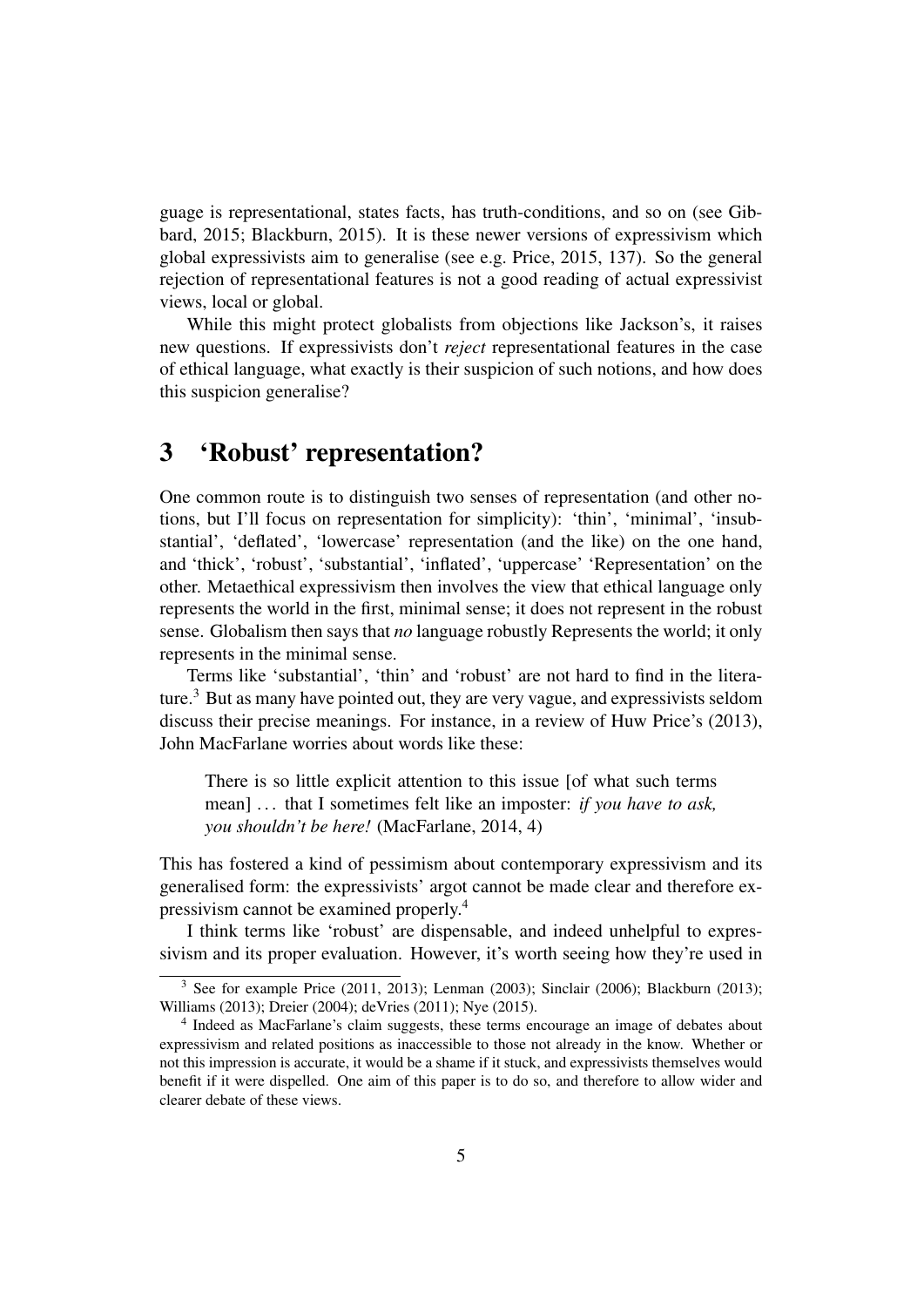the literature. As far as I can see there are two primary uses: an *environmental* use, and an *explanatory* one. Roughly, a term robustly represents in the environmental sense if it represents the speaker's external environment in a certain way. It robustly represents in the explanatory sense if representation plays a role in certain explanations of features of that term – I won't say which explanations yet, as it's the task of the next section to work this out.

Before I make these notions clear, note that they yield independent distinctions. The environmental sense distinguishes two kinds of representation, environmental and non-environmental representation. The explanatory sense does not distinguish kinds of representation, but distinguishes the uses to which representation is put, namely whether it has a role in certain explanations of our language. As a result, both of these notions of robustness and their corresponding distinctions can be employed at the same time, as they are in (Price, 2015) for example. One can accept that a term robustly represents in one sense but not the other, or in both senses, or neither. Recognising this makes the literature slightly easier to follow.

So, let's now explore these two notions of robustness and ask whether we can generalise expressivism using either. Let's start with the environmental notion. A term represents in the environmental sense just in case it bears some kind of causal tracking relation to elements of speakers' physical surroundings, so that typically the term is uttered when and only when a certain element is present in the environment. Blackburn says that 'Environmental representation is essentially a matter of causal covariation', comparing it with what 'petrol gauges, voltmeters' and 'windsocks' do. (Blackburn, 2010, 10). Price characterises 'e-representation' like so:

... the crucial idea is that some feature of the representing system either does, or is (in some sense) 'intended to', vary in parallel with some feature of the represented system. ... the function of [an e-]representation is to co-vary with some (typically) *external* environmental condition . . . (Price, 2013, 36)

A term represents its environment if it bears some kind of relation of co-variation with some aspect of the speaker's external environment. Ethical expressivists deny that ethical terms represent their environment in this sense: their function isn't to track the moral features of the environment, but to express attitudes.

The generalisation of ethical expressivists' rejection of environmental representation is

(GEV) No term represents its environment.

However, even with only a rough understanding of environmental representation, we can see that this isn't right. It's a bad reading of global expressivism, and it's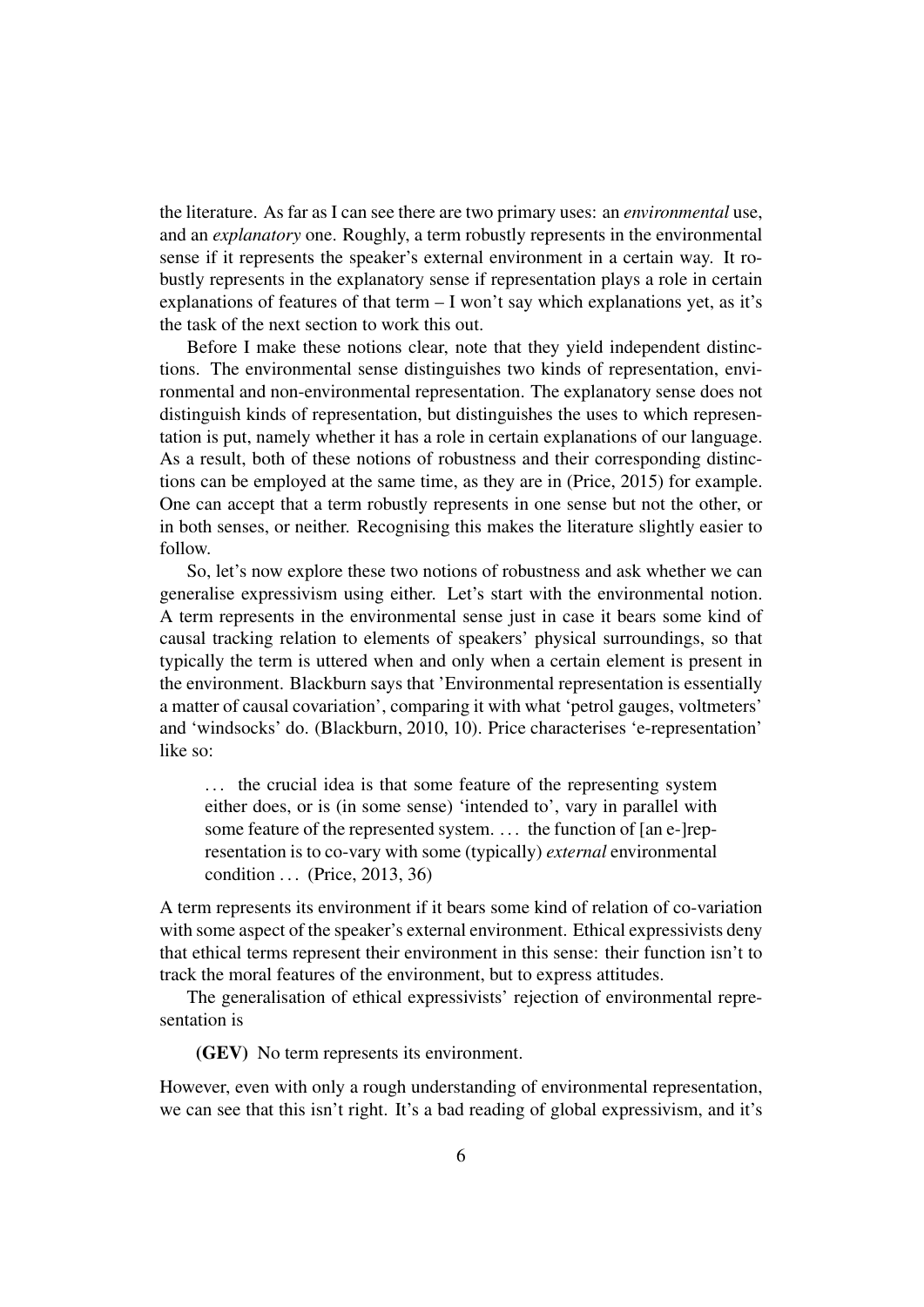independently implausible. It's implausible because there clearly are terms which causally track their environment. Uses of terms like 'tree', 'chair' and so on are causally sensitive to speakers' beliefs about trees and chairs. Since such beliefs typically are also sensitive to the presence of such things, these terms are causally sensitive to their presence too. Arguing that there are no terms which do this is a tough task.

Even if this objection fails, (GEV) is still a bad reading of globalism. Globalists admit that there are terms which represent their environment. Price doesn't introduce the category of 'e-representation' to argue that it's empty! Similarly, Michael Williams accepts that there are terms like this, for instance colour terms like 'red' (2013, 140), and Price endorses his example. So whether or not (GEV) is plausible, it's a bad reading of global expressivism. Global expressivism isn't the view that no terms represent their environment.

One might object that while globalists accept that some terms represent their environment in the above sense, they will deny that this fact is relevant for the proper explanation of those terms.<sup>5</sup> Recall that since the environmental and explanatory readings of robustness are independent, globalists can accept that terms represent in the environmental but not the explanatory sense. This would let us distinguish globalism and localism in terms of environmental representation: localists think that some language represents its environment and that this is relevant for certain explanations of that language, while globalists will think that environmental representation is simply never relevant. In §5 I will refute this objection. However, note that it reveals that the more important notion for this debate is not the environmental one but the explanatory one: if the objection succeeds, this is because of the claim about the explanatory relevance of environmental representation. So it's time to turn to the explanatory notion and ask whether we can get a plausible reading of global expressivism from that.

#### 4 Representation and Explanation

On the explanatory reading of robustness, a term robustly represents just in case representation plays a crucial role in a distinctive kind of explanation of that term. To say that a term minimally represents is therefore to say something that has no (indispensable) role in explanations of this kind. The primary task of this section is to say what explanations expressivists have in mind. The idea of representation's explanatory role is increasingly popular in the literature. For instance, here are Blackburn, Gibbard, Price and Williams – two localists and two globalists:

Where pragmatism [which Blackburn takes to include expressivism]

<sup>5</sup> Thanks to an anonymous reviewer for raising this.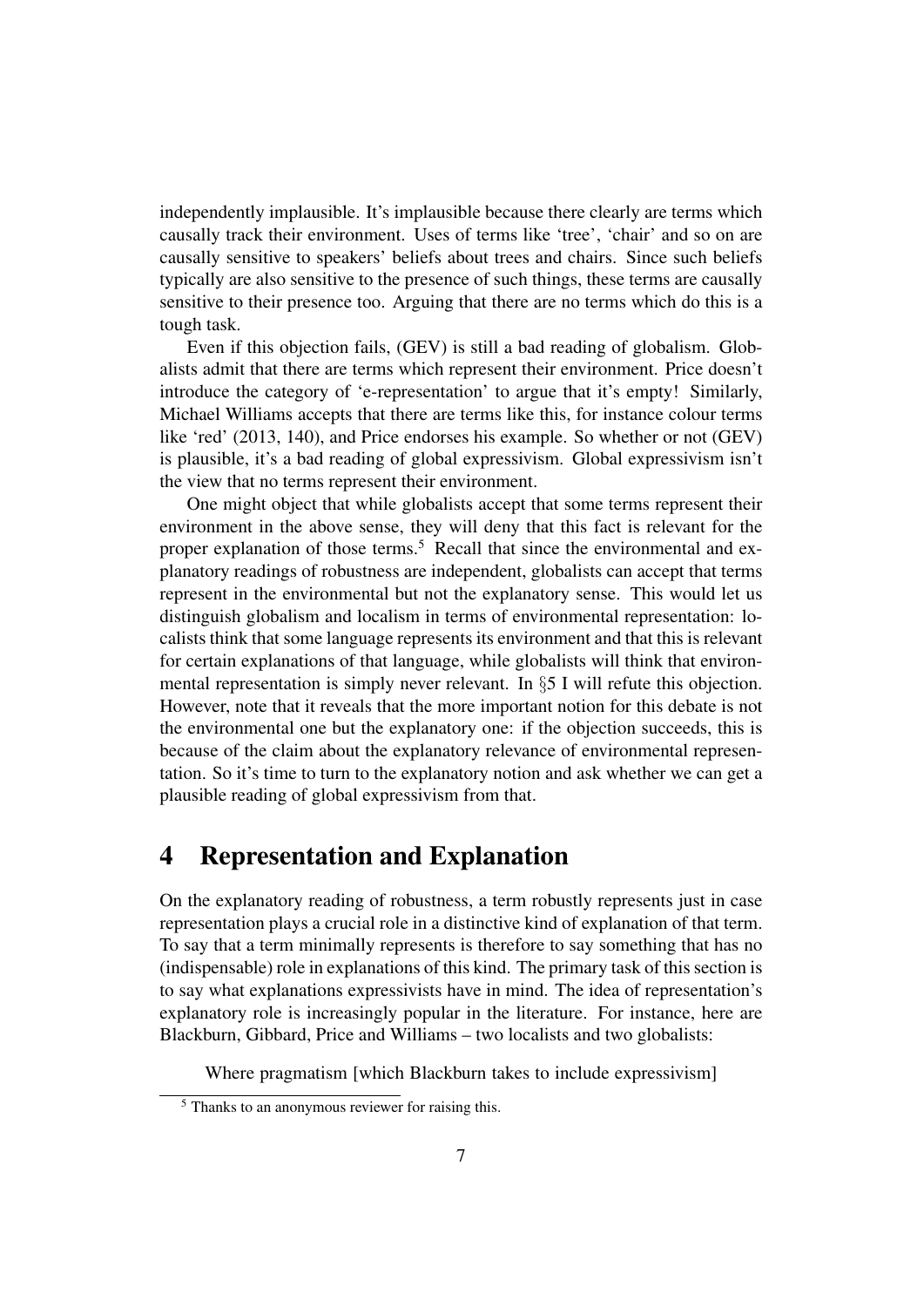is distinctive is in holding that representation is nevertheless not the key concept to deploy when the desire for philosophical explanation of our practice in some area is upon us. It is not the way to understand the kind of thought or the part of language in question . . . (Blackburn, 2015, 851)

Whereas standard 'representationalist' views invoke substantial notions of denotation and the like to explain the workings of thinking and language, expressivists treat representation by deflation [i.e. by excluding it from these explanations]. (Gibbard, 2015, 211)

I am not proposing merely that genuine representation turns out to be a linguistic function that is not in play in our own language, but that representation  $\dots$  is a theoretical [i.e. explanatory] category we should dispense with altogether. The right thing to do, as theorists . . . is to stop talking about representation altogether, to abandon the project of theorising about word-world relations in these terms. (Price, 2011, 10)

Representationalists explain the (proper) use of vocabulary items in terms of their meanings, and explain meaning (at least of non-logical vocabulary) in terms of semantic (word-world) relations, such as reference. By contrast, antirepresentationalists eschew the use of semantic notions as explanatory primitives. (Williams, 2013, 128)

Here, and in other places in the literature, we find the explanatory role of representation and related notions as the primary target of expressivism both local and global. Indeed the term 'representationalism' is used to mean the view which gives representation such a role, as is clear in the quotes above.<sup>6</sup> On this view, global expressivism is the view that representation and related notions never have a role to play in certain kinds of explanation of elements of human language. Now I will say what kinds of explanations expressivists have in mind.

While expressivists disagree on the exact nature of these explanations, there is a significant core of agreement here. I think that expressivists in general are interested in explanations which have two components. The first explains the features the target terms have in virtue of which they mean what they do. The second explains why human beings use terms with these features. I will now say more about these explanations.

 $6$  See also Gross et al. (2015), Price (2004, 209), Price & O'Leary-Hawthorne (1996, 115), Blackburn (2010, 172), Chrisman (2011), Dreier (2004, 2018) and Ridge (2014, 103ff), Toppinen (2015), Zalabardo (Forthcoming).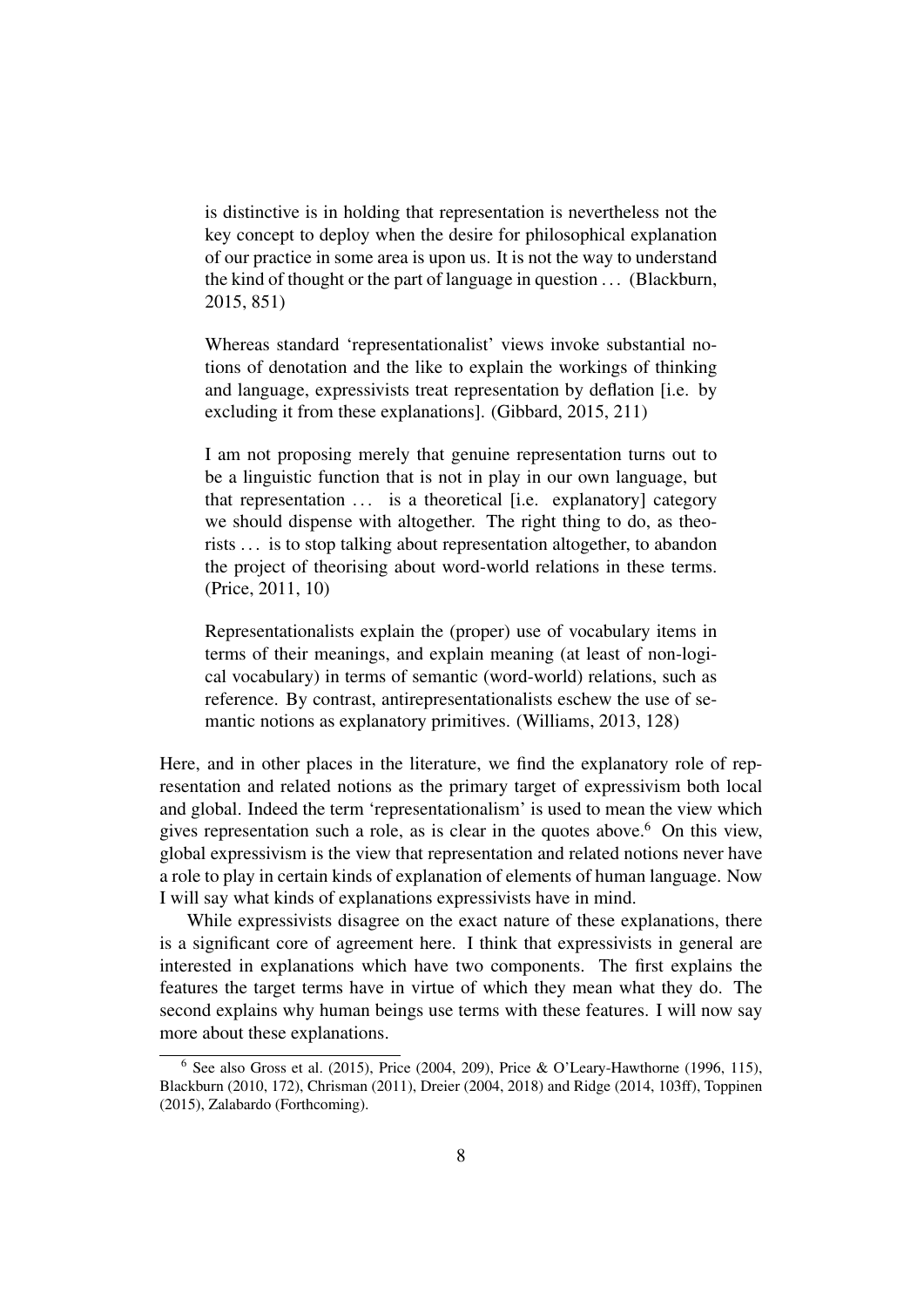The first component of an expressivist explanation says what makes the relevant term mean what it does. For instance, in the ethical case, this will involve saying what it is about the word 'wrong' that makes it mean *wrong* rather than something else. This will usually involve talking about the basic assertions involving that word, in this case claims of the form 'x is wrong'. What makes such claims mean *x is wrong* rather than, say, *x is blue*? In the ethical case, the expressivist's answer is that such assertions express practical attitudes, and this is why they mean what they do. More generally, they will say that to make an ethical assertion *just is* to express an attitude of the relevant sort.

This explanation is often called a *metasemantic* one.<sup>7</sup> It is not about *what* the term in question means, or about its compositional contribution to meanings of sentences it appears in, but about why it means what it does, what about it *makes it* mean what it does. James Dreier (2004) argues that this is the central distinctive expressivist claim – saying what constitutes ethical meaning.

Some expressivists, like Price, tend to talk about use rather than meaning.<sup>8</sup> They seek accounts of what explains the use of the relevant terms, and as before these typically focus on the use of those terms in assertions. So for Price, the question about ethical language is: what facts about the term 'wrong' explain the fact that it is used as it is, in particular in assertions of the form 'x is wrong'? Interestingly, for Paul Horwich (1998, 45), the answer to this question *just is* a constitutive claim about ethical meaning, the sort of claim Dreier is interested in. If we can specify generalisations which explain why people say things of the form 'x is wrong' when they do, we have given the kind of explanation both Price and Horwich are after.

The second component of the expressivist's explanation is to say why human beings have the features mentioned in the first component. We said what features made the terms mean what they do: now we ask why we have terms with such features. In ethics, expressivists offer a sketch of a genealogy showing why it would be beneficial for humans to have words and declarative sentences that express attitudes. Price is particularly interested in this component of expressivist explanations (Price, 2013, 20).

This two-part explanation is common in the literature. The best example is from Blackburn, who claims that you are an expressivist about an area of language and thought if you ask the question:

[H]ow does it come about that we go in for this kind of discourse and thought? What is the explanation of this bit of our language game? And then you offer an account [which] eschews any use of the refer-

<sup>7</sup> See Chrisman (2016, ch.6) and Ridge (2014, ch.4) for examples of this term in use.

<sup>&</sup>lt;sup>8</sup> See for instance Price (2013, ch.1), in which Price talks about use rather than meaning, and mentions meaning as a suspicious category.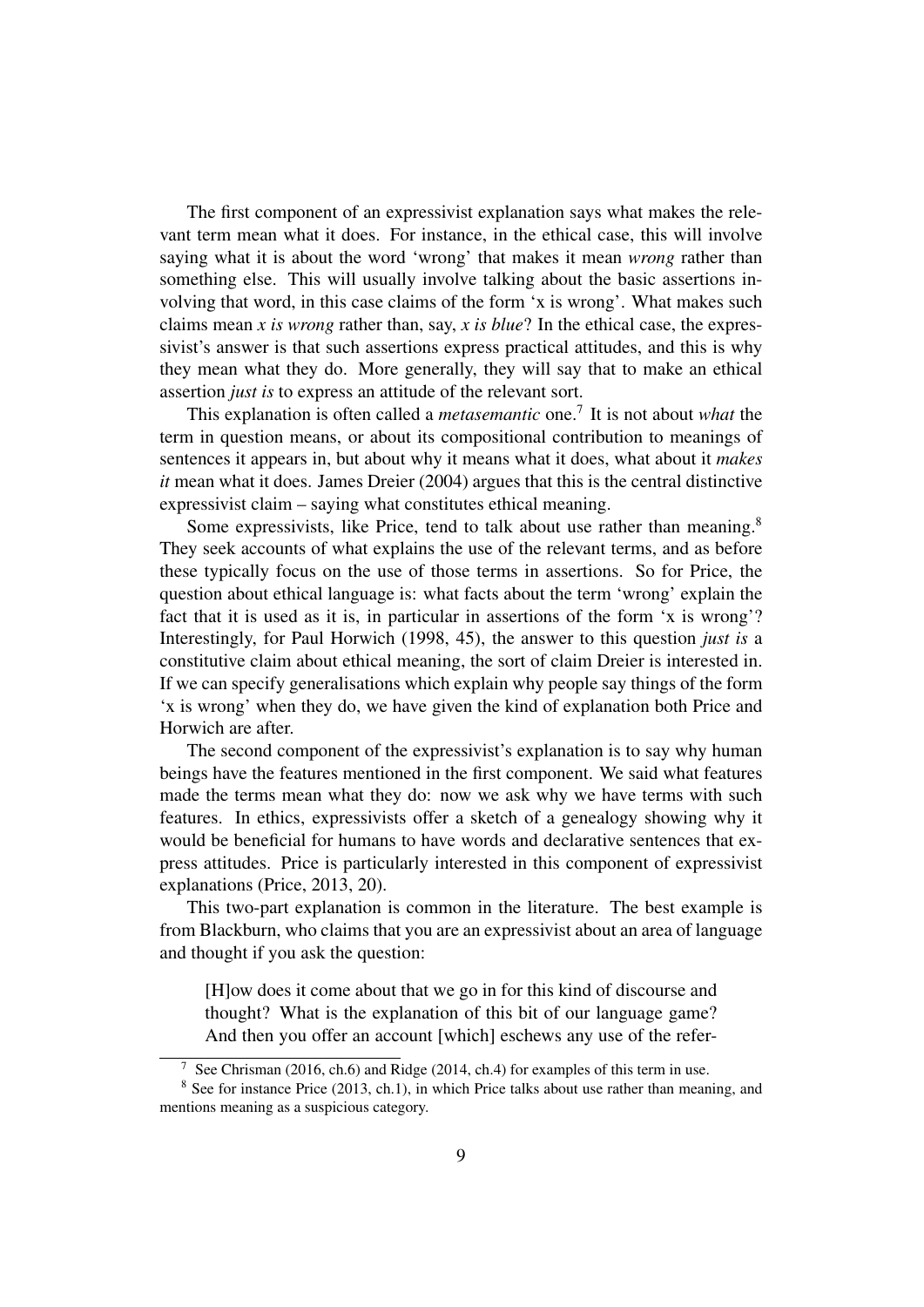ring expressions of the discourse; . . . or any semantic or ontological attempt to 'interpret' the discourse in a domain, to find referents for its terms, or truth makers for its sentences . . . Instead the explanation proceeds by talking in different terms of what is done by so talking. It offers a revelatory genealogy or anthropology or even a just-so story about how this mode of talking and thinking and practising might come about, given in terms of the functions it serves. (Blackburn, 2013, 75)

Here, 'an account of what we are up to', of 'what is done by so talking' is the first component, saying what is going on that makes the language meaningful. Saying how it comes about 'that we go in for this kind of discourse and thought' is the second component. The kinds of answer Blackburn wants to eschew involve representational features (reference, truth, and so on). The focus on 'what is done' by using these terms partly explains why expressivism is now often labelled as a *pragmatist* view, which is a label Blackburn uses, though as I noted earlier I will stick with 'expressivism' here. The two-part idea can also be found elsewhere in the work of both localists and globalists.<sup>9</sup>

On this reading, globalism is the view that for *any* given term, we can say what features it has that explain why it means what it does, and why humans have terms with those features, without saying that the term has representational features.<sup>10</sup> In other words, we can explain assertions in general, assertions about anything at all, without invoking representation and the like. We can sum up globalism like so:

(GER) There is no term *t* such that the best explanation of *t*'s meaning and use requires treating *t* as representational

Here I stipulate an 'explanation of t's meaning and use' to mean the distinctive two-part expressivist explanation I described above. So while other projects – for instance explaining the difference between declaratives, imperatives, and interrogatives – would ordinarily count as explaining meaning, or explaining language, I don't mean such things here. I include use to allow for expressivists who prefer it to meaning. I also leave 'treating as representational' open, to accommodate the disagreement between expressivists about which features count as representational.

So according to (GER), we can say why terms mean what they do, and get used as they do, without appealing to representational features. This yields a nice

<sup>9</sup> See Gibbard (2003, p.xii), Price (2013, 20), Williams (2013, 134ff).

<sup>10</sup> This includes saying why 'represents' means *represents*, 'refers' means *refers*, and so on. See Price (2013, ch.1), Macarthur & Price (2007); Price (2015) for more on this issue.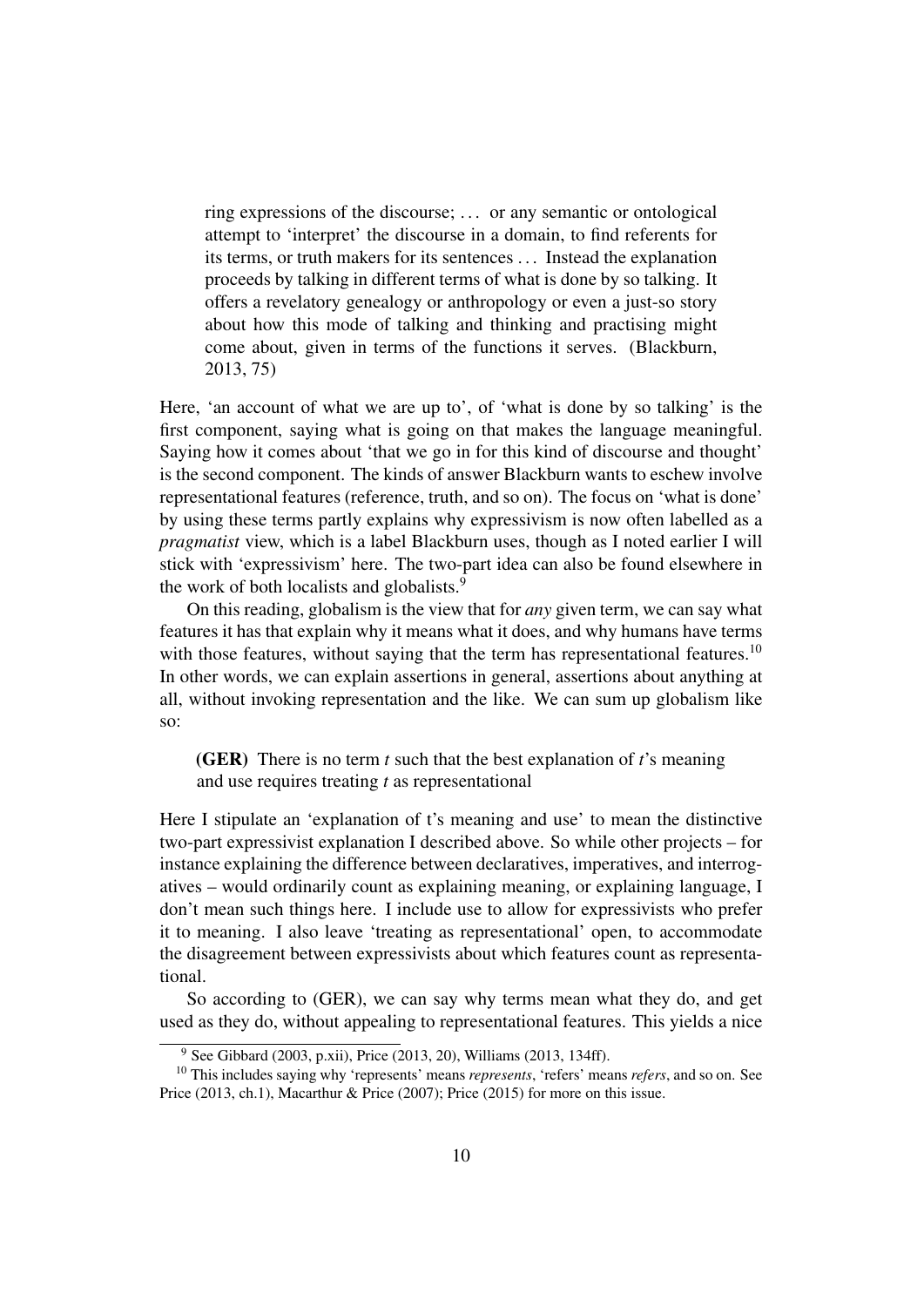definition of localism too: we can explain some kinds of terms without representation, but not all of them. It also lets us dispense with the word 'robust', or at least understand what it means. When globalists say they globally reject robust representation, on this reading they mean they *never* use representation in these distinctive two-part explanations.

### 5 Interpreting Representation

(GER), therefore, is the best reading of globalism so far. It generalises the core claim of metaethical expressivism, that ethical language can be explained without representation. However, this reading still faces problems. The first concerns the range of features which count as representational. Expressivists (local and global alike) have thought that various different features and notions concerning language and thought fall in this category, including: representation, reference, truth-conditions, truth, truth-aptitude, belief, and description.<sup>11</sup> However, no expressivist has given a definitive account of what features count as representational, beyond a list (see e.g. Price 2013, 149-150, who borrows from Kraut 1990). The less we know about the features concerned, the less clear a picture we have of global expressivism, and so the less able we are to assess it and its putative consequences.

I think we should at least try to give a deeper characterisation of representational features. It is more illuminating than a list, and the aim of this paper is to illuminate expressivism as much as possible.<sup>12</sup> And in fact, in the case of metaethical expressivism I think we can give such a characterisation.

The promising option here is to invoke the notion of *subject matter*. Dreier (2004, 37ff) argues that expressivists do not use ethical facts and properties when they explain ethical language and thought in the constitutive way I mentioned in §4, and this distinguishes expressivism from its rivals. I think Dreier's specific claim is slightly too ontologically committing: even though expressivists don't appeal to ethical facts and properties, not all rivals to expressivism *will* appeal to such things. Expressivists would also object to a view which explains ethical terms by saying that they represent things as good, wrong, and so on, but treats this as primitive. Some may want to explain ethical language in terms of Fregean propositions, which are composed of senses or concepts and not entities and properties. And error theorists may not want to believe in ethical facts and properties at all, but still think that we have to understand, say, the thought that x is wrong

<sup>&</sup>lt;sup>11</sup> See Kraut (1990, 159) for fuller, though not exhaustive, list of these.

 $12$  There is a distinct worry here about reductionist accounts of representation. A referee convinced me that this is not particularly important here. See also (Simpson, 2018) for a discussion of it.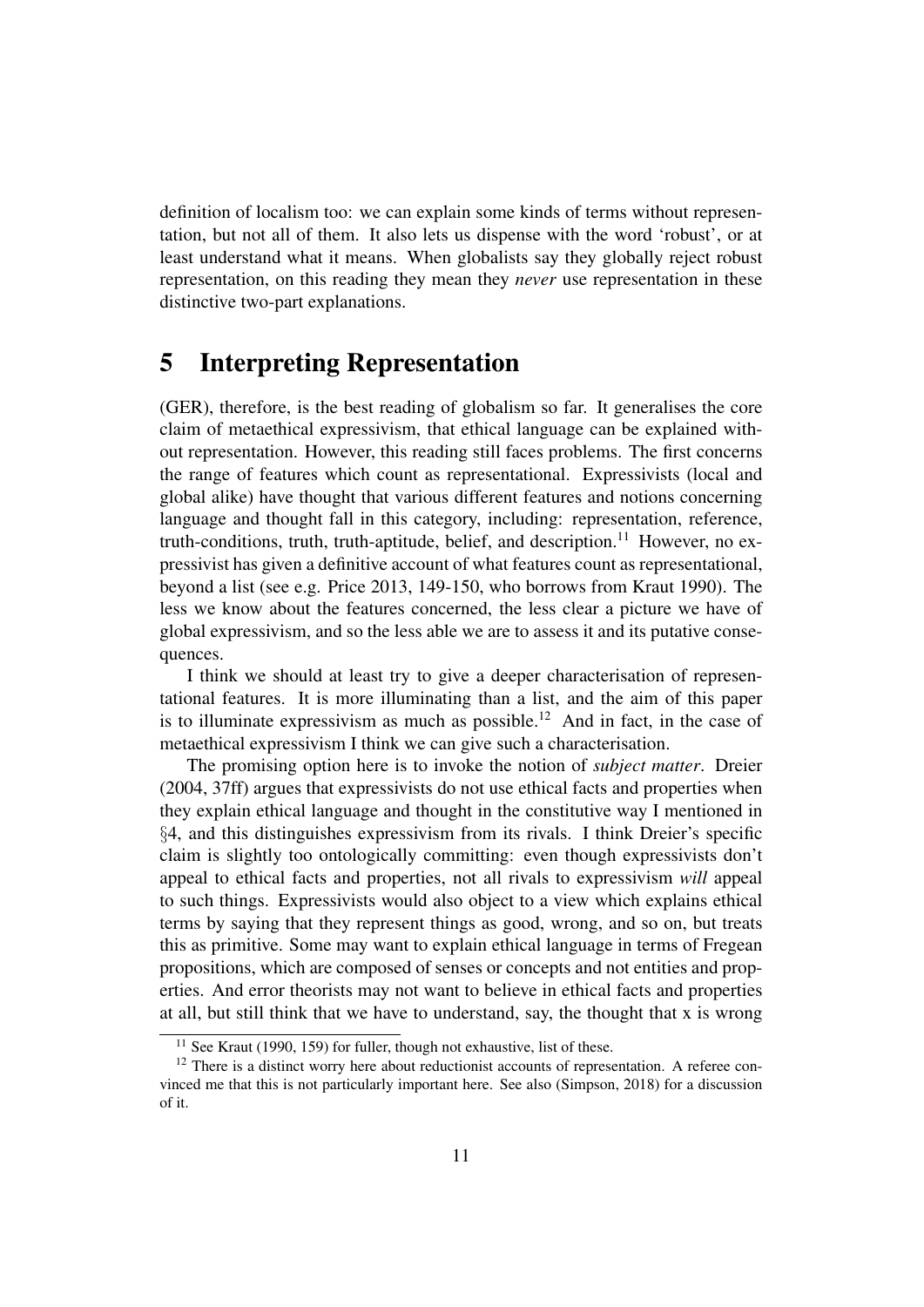in terms of something like *representing x as wrong* or *believing x to be wrong*, or *ascribing wrongness to x*, even if wrongness does not exist. These views oppose expressivism but don't obviously appeal to ethical facts and properties.<sup>13</sup>

However, we can understand these rival views in terms of the notion of *subject matter* – they explain ethical language in terms of what that language is *about*, whether or not this actually exists. This suggests a general idea: that to treat a term as representational is to invoke its subject matter in its explanation. This yields an understanding of global expressivism:

(GSM) There is no term *t* such that the best explanation of *t*'s meaning and use cites *t*'s subject matter.

and local expressivism:

(LSM) For some but not all terms *t*, the best explanation of the meaning and use of *t* doesn't require mentioning *t*'s subject matter.

Unfortunately, I'll now show that (GSM) is both questionable and a bad interpretation of globalism. (Later I'll argue that in contrast, (LSM) is a very good interpretation of local expressivism, which is why the debate between localism and globalism is merely verbal.)

The reason (GSM) is questionable is that the cases of environmental representation which I discussed in §3 are counterexamples to it. Earlier I argued that even global expressivists will accept that some terms represent their environment in the sense outlined above. More or less the same argument shows that (GSM) isn't a good reading of globalism. However there's a key difference. My claim before was that some terms do bear tracking relations to their environment. Now my claim is that some terms' meaning and use is *best explained* in terms of these relations, and that globalists accept this too.

What (GSM) says is that you can explain any term's meaning and use without citing its corresponding subject matter. You can explain why 'tree' is used as it does without invoking trees, why 'London' means *London* without invoking London, and so on. This is implausible for terms we use to describe our environment. For instance, even if you think that the causal relation between utterances the English word 'tree' and trees is not *by itself* responsible for the fact that 'tree' means *tree*, it is a further step to say that this relation has no bearing at all on that fact. If English speakers' utterances of the term 'tree' were utterly insensitive to the presence or absence of trees, it would be reasonable to say that 'tree' would not mean *tree*.

So some kind of relation between 'tree' and trees, whatever that relation comes to, does seem to be a necessary component of what makes 'tree' mean what it

 $13$  See (Simpson, 2018) for a lengthier discussion of this problem.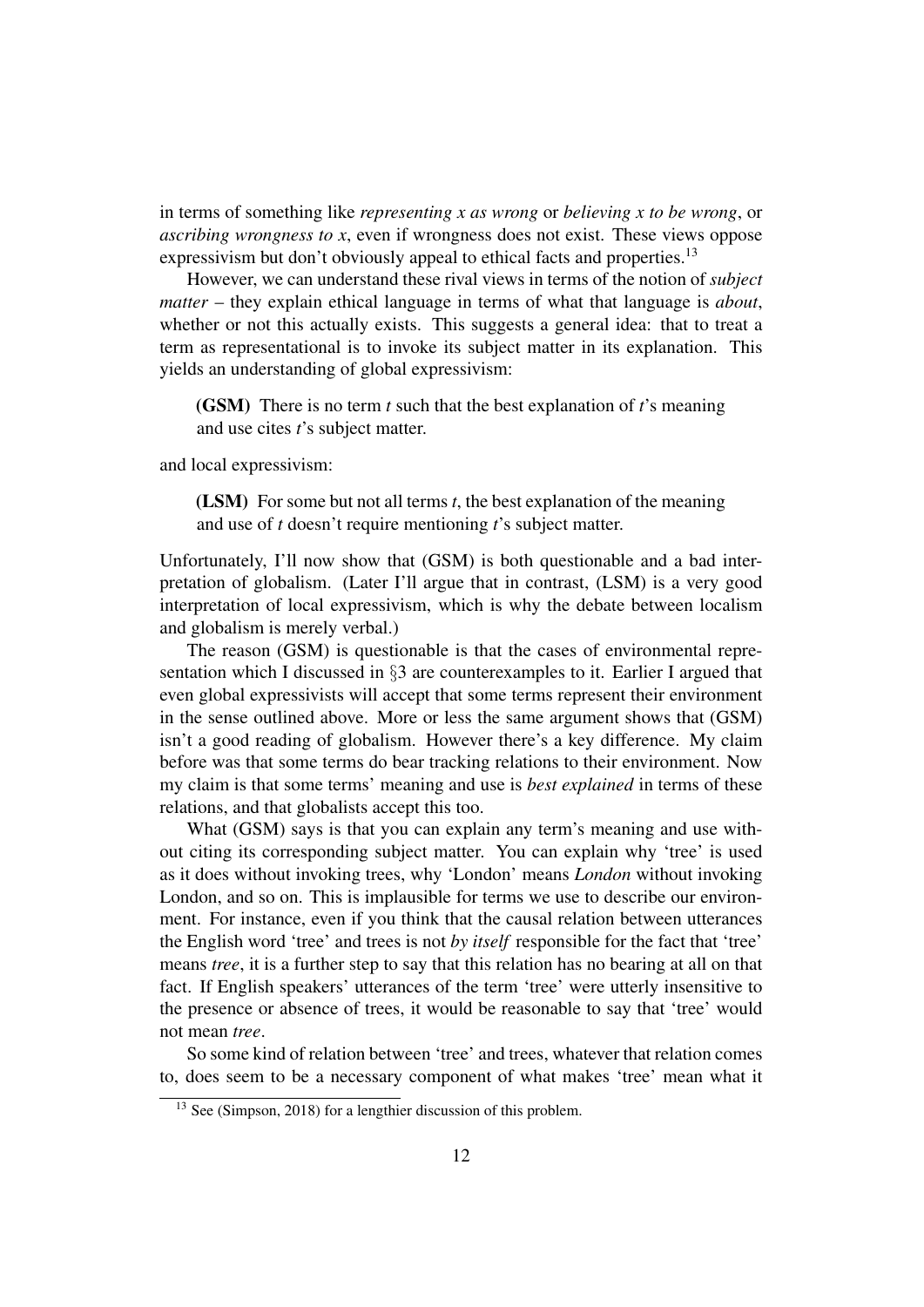does. This isn't merely to say that 'tree' causally tracks trees, but that its doing this is part of what makes it mean what it does. Moreover, if 'tree' were not causally sensitive to the presence of trees, it would not be *used* in the way it in fact is, since its actual use *is* sensitive in this way. So (GSM) is falsified by 'tree' and other terms like it, plausibly including natural kind terms and other terms we use to describe our physical environment.

So it seems more plausible to say not only that there are some terms which bear relations to their subject matter, but that there are terms whose meaning and use is best explained in terms of such relations. And this means that (GSM) is false. However, even if you are not convinced by the argument, there is a further point: globalists themselves will accept this. To see this let's look at Williams and Price.

Williams says there are terms whose explanation involves speakers' 'RDRD's, reliable discriminative reporting dispositions. He gives 'red' as an example:

To master 'red' in its reporting use, the speaker must have a reliable discriminative reporting disposition (RDRD): a disposition, given appropriate motivation and conditions, to report 'x is red' only in the presence of a red thing in his field of vision. (Williams, 2013, 140)

For Williams, then, the explanation of why 'red' means *red* necessarily involves a link between 'red' and red things – a link mediated by speakers' perceptions. Note that Williams is not merely saying that people have RDRDs regarding red things, but that 'red' gets its meaning *in virtue of them*. He makes the above claim in the context of sketching what he calls an 'EMU' – an explanation of meaning in terms of use – for 'red' (2013, 133). The claim about RDRDs is clearly meant to be explanatory. So Williams certainly accepts counterexamples to (GSM).

It's not clear whether Price accepts that some terms are to be explained in terms of their 'e-representation', as he puts it (Price 2015, 147, Price 2013, 36ff, 175ff). However, note that he approvingly cites Williams' case of 'red' as a case where the best explanation of the term invokes e-representation (Price, 2013, 175). Moreover, Price has good philosophical reason to accept that there are cases like this. Price's main concern is to causally-historically explain patterns of linguistic use:

The challenge [for the expressivist] is now simply to explain in naturalistic terms how creatures like us come to talk in these various ways. (Price, 2013, 20)

Environmental representation often involves a notion of tracking, cashed out in a causal way: utterances of a given term are caused by the (perceived) presence of a given object. In the case of 'red', speakers with the right RDRD are disposed to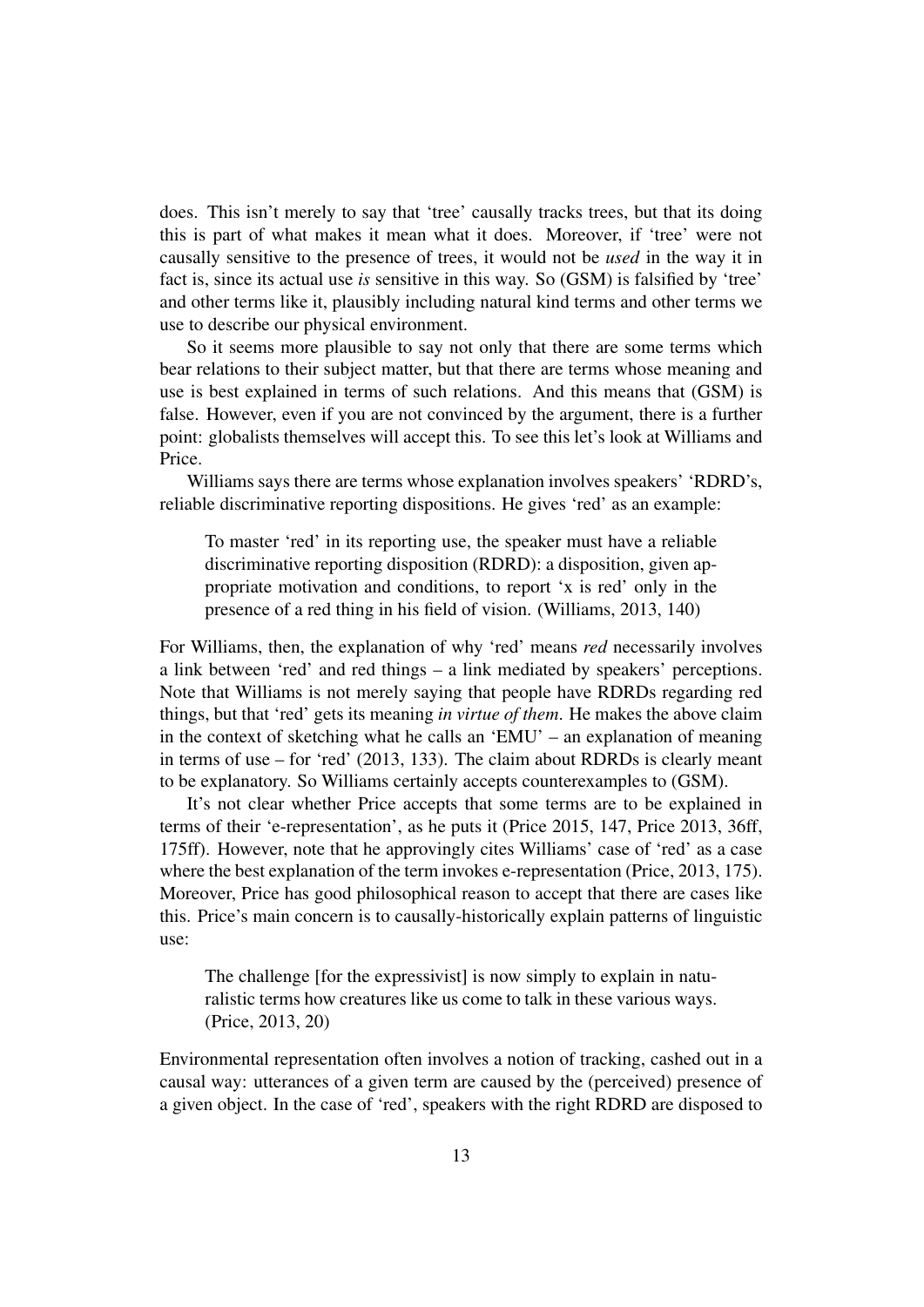report 'x is red' only when there is a red thing visible. But this is clearly part of an explanation of why the claim is uttered: the speaker's RDRD, plus the presence of a red thing, plus the link between RDRDs and her understanding of the word 'red' *explain why* she said 'x is red'. So here the link between 'red' and the red thing – a link which counts as environmental representation – is not only present but also *explains* why the term is uttered. Price has no good reason to deny this.

To conclude this section: (GSM) is no good – it doesn't match the literature and it looks implausible. If we want to understand global expressivism as excluding representational features from all explanations of meaning and use, we will have to give a different interpretation of what representational features are. In the next section I will suggest such a reading which I think gives the best interpretation of globalism.

## 6 Generality

So far, we've had no luck in characterising global expressivism in a way which makes it both plausible and faithful to actual globalists' work. However, there is one plausible interpretation of globalism left, concerning whether representation and the like are in some sense *general*.

In his defences of global expressivism, Huw Price frequently mentions generality: he talks about whether representation and other notions are uniform or univocal (Price, 2011, 32-3), whether all meaningful descriptive sentences have something in common which explains them (Price, 2004, 201), and whether we should think of all sentences in language as being "about' some aspect of the external world, *in much the same way*' (Price, 2013, 40, emphasis added). Price summarises his view like so:

In particular, it is open to us to take the view that at least by the time we get to language, there is no useful external notion, *of a semantic kind*—in other words, no useful, general, notion of relations that words and sentences bear to the external world, that we might usefully identify with truth and reference.<sup>14</sup> (Price 2015, 146-7; see also Price 2011, 21)

Taking Price's term 'useful' to concern explanation, in the sense we've been discussing, this amounts to a denial that there are any properties of language which satisfy these three conditions: (i) they are relations between language and the world, (ii) they explain terms' meaning and use, and (iii) they are *general*. In

<sup>&</sup>lt;sup>14</sup> Price sometimes calls this view 'semantic minimalism'. I won't mention this again, as it needs a more thorough explanation to distinguish it from the various minimalist theories of truth, reference, and similar notions.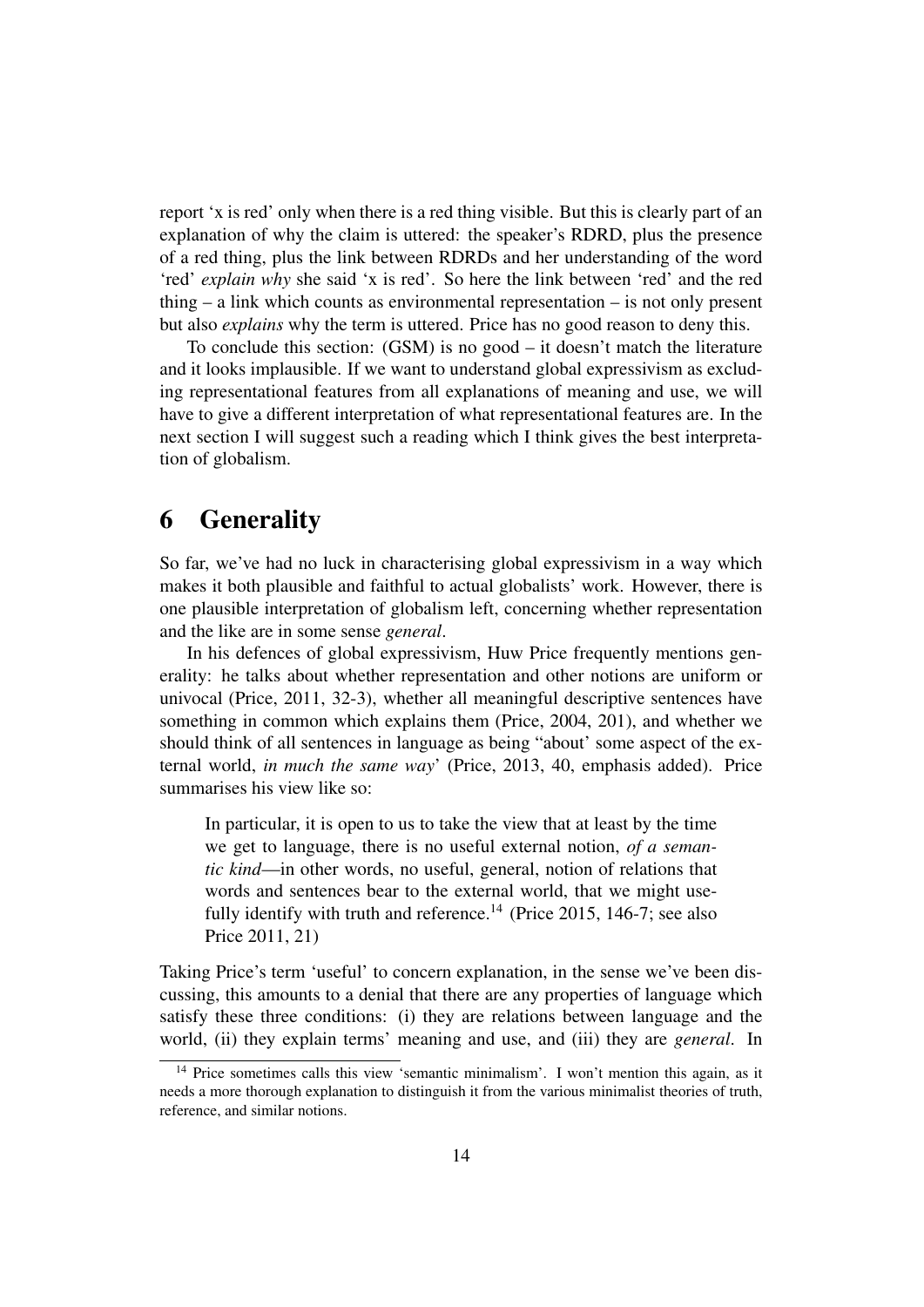other words, Price thinks that no term's meaning is explained by its possession of a relational property which is *general*. We can now reconfigure (GER) to get a new claim:

(GEG) There is no term *t* such that the best explanation of *t*'s meaning and use requires ascriptions to *t* of a *general* relation between language and the world.

Now we need to understand what 'general' might mean, and whether this gives global expressivism any more hope. Note also that Price talks in terms of relations between language and the world, rather than terms and their subject matter. This will be important shortly.

I think we should understand generality in terms of kinds: a general relation is one that explains all terms of a given kind. Then (GEG) says that for a given kind of term, there is no relation which all terms of that kind bear to the world, and which explains their meaning and use. So for instance, if singular terms formed a kind, (GEG) would entail that there is no single relation that all singular terms bear to things in the world which explains why they mean what they do and why human beings use them.

What constitutes a kind here? If we make kinds too general, (GEG) will be too easily true and therefore not distinctive. For instance if we take *all* terms to form a kind, then nobody will deny (GEG) since nobody thinks that all terms can be explained by their bearing the very same relation to the world. But if we make kinds too narrow, (GEG) will become implausible, because it seems plausible that there are some reasonably unified collections of terms whose meaning can be explained in terms of the same relation with the world. For instance, if we accept Williams's 'RDRD' explanation of the term 'red', there's every reason to think it will work for other colour terms too. If (GEG) blocks this, it is a bad reading of globalism, since Williams himself would not accept it, and nor would Price.

A plausible reading of kinds here is in terms of semantic categories, for instance making the kinds predicates, singular terms, connectives, and so on. On this reading, globalism is the view that there are no relations that can explain all terms of these semantic categories: there's no relation (like reference) that can explain all singular terms, no relation (like satisfaction or description) that can explain all predicates, and so on. This makes sense of globalism. We see globalists denying that we should reach for representation as the key concept in our theory of language – a concept that in its specific forms of reference and satisfaction, or reference and description, would be able to explain language (especially assertions) in general, by explaining the core elements of language – singular terms and predicates. It makes sense that the globalist's point here is that there are just no relations capable of this explanatory work.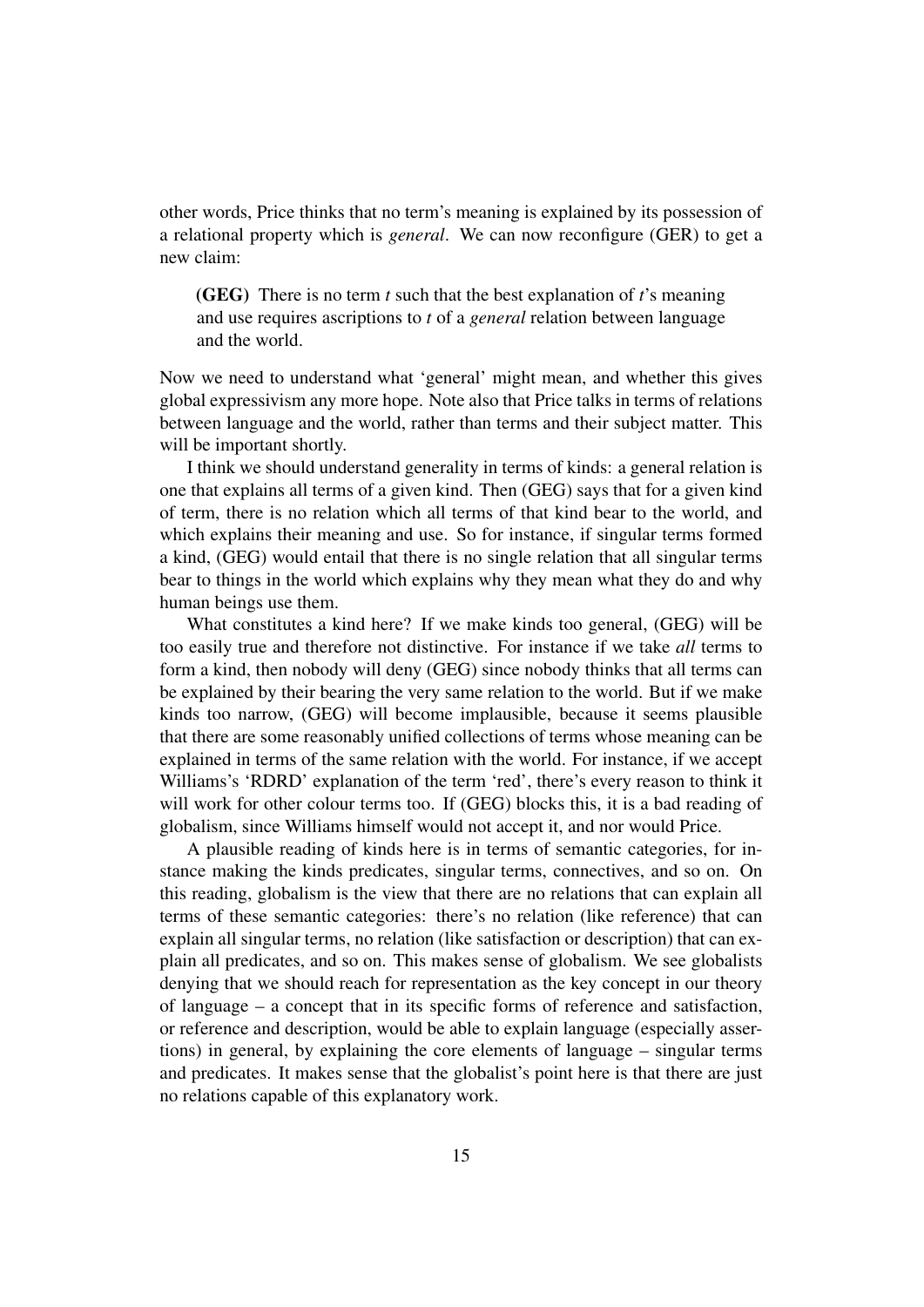When read in this way (GEG) does indeed conflict with some mainstream theories of meaning. For instance, at least one kind of causal theory of predicate reference seems to violate (GEG), since it takes all predicates to be explained in terms of their causal link with the members of their extension. Moreover, (GEG) is not obviously false; it seems at least (epistemically) possible that there are no general, explanatory relations of the kind (GEG) denies. Indeed, this is part of what local forms of expressivism require, a fact I'll discuss more below.

Strictly speaking, (GEG) does not rule out the view that there are no *general* relations to the world which explain terms' meanings, but that all the relations which do explain meanings are relations to subject matter.<sup>15</sup> It is not obvious that all globalists would want to rule this out *a priori*, but such a view would undermine the local applications of expressivism that globalists want to generalise, since those local applications explicitly deny that the language in question is to be explained in terms of relations to subject matter. So it is more accurate to express globalism as involving the commitment that not all language will be explained in terms of such relations:

(GEG\*) There is no term *t* such that the best explanation of *t*'s meaning and use requires ascriptions to *t* of a *general* relation between language and the world, and there are some terms such that the best explanation of their meaning and use doesn't require mentioning their subject matter

This better captures globalism, by recognising the fact that Price's primary concerns are with the generality of representation and the possibility of explanations of terms which don't put them in relations with their subject matter. And were Price to say that all terms are to be explained by relations to their subject matter, he could retreat to (GEG).

However, even (GEG\*) is not good enough: it is not distinct from local versions of expressivism. Consider a metaethical expressivist: he thinks that the meaning of 'wrong' is not explained by its causal link with wrong things. If he thinks that such a causal relation *does* explain some other terms, say 'tree', and he thinks that 'tree' and 'wrong' are both of the same kind – as they are if we accept the semantic categorisation I discussed – then he *already agrees* with (GEG\*). For he thinks there's no one relation that explains all terms of this kind, since 'wrong' is to be explained differently than 'tree'. And in the ethical case he thinks there's no need to cite a relation between 'wrong' and its subject matter. So this view looks perfectly compatible with (GEG\*). Indeed, since (GEG\*) no longer says something about all terms, instead saying something about general relations, there is no neat localised version of it, as there was in the case of (GER) and (GSM).

<sup>&</sup>lt;sup>15</sup> This kind of view is discussed and rejected by Horwich (1998, 22-3).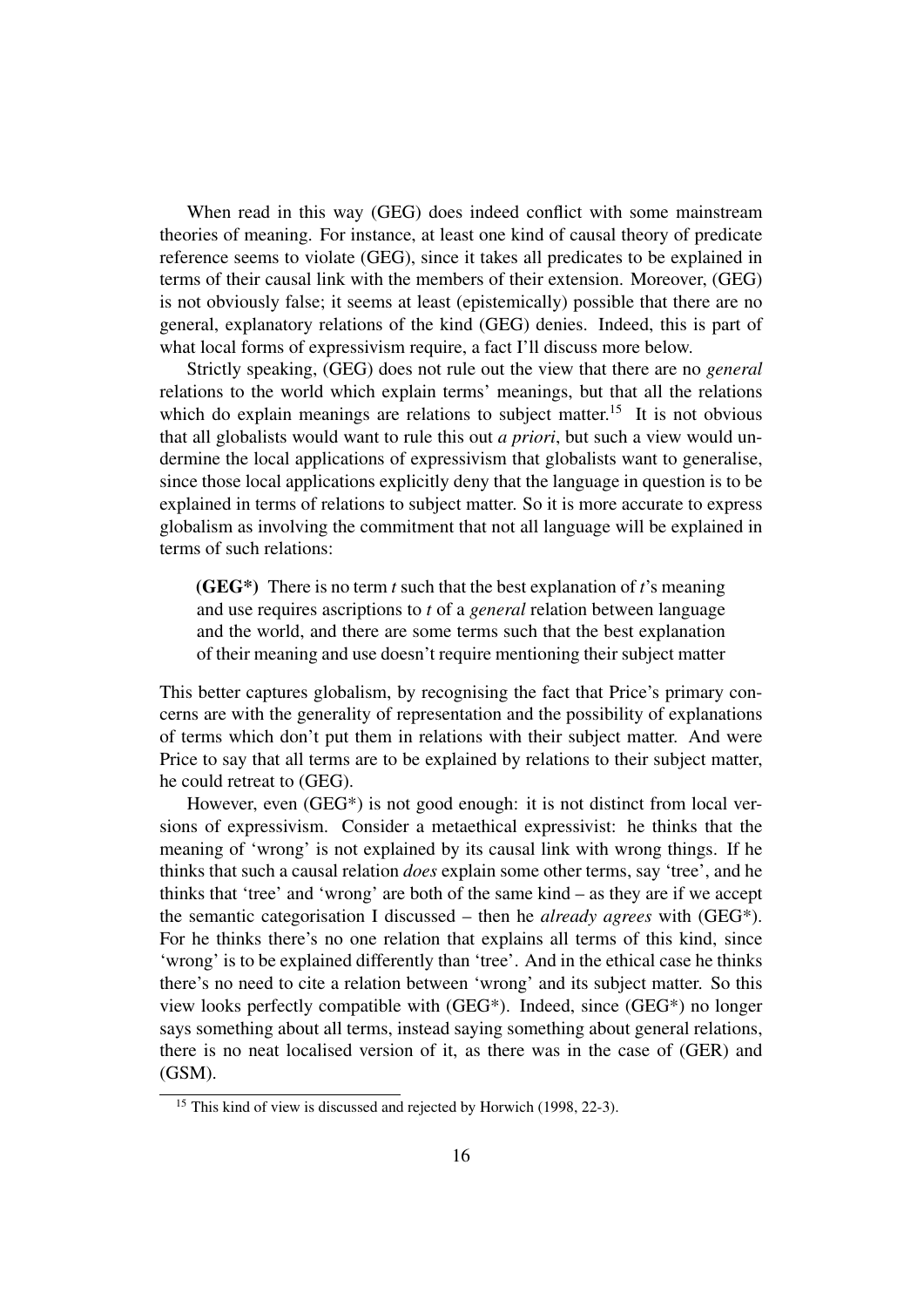Now, in principle a globalist may wish to give a different account of kinds, one that yields a version of (GEG\*) localists cannot accept. I cannot rule out all such accounts here. I have argued that the semantic category view is the best way to understand actual globalists' work, so we should stick with it for now. Moreover, other ways face problems. If the globalist takes kinds to encompass terms from different semantic categories, she risks making her thesis too easily true and hence not distinctive – since everyone accepts that, for instance, the logical constants need a different explanation to demonstrative terms. If she takes kinds to be narrow enough that not all terms about the same subject matter will fall within them – so that we might find that ethical terms don't constitute a kind – she risks undermining local applications of expressivism and her own treatment of certain terms, namely those that represent the environment. So at the very least, there is a difficult challenge to meet here. But since the semantic category view is the best reading of actual globalists' work, we can use it from now on, recognising that an alternative view could be developed as a new version of globalism.<sup>16</sup>

### 7 The local-global debate

So far we've seen the following interpretations of global expressivism:

(GEV) No term represents its environment.

(GER) There is no term *t* such that the best explanation of *t*'s meaning and use requires treating *t* as representational.

(GSM) There is no term *t* such that the best explanation of *t*'s meaning and use cites *t*'s subject matter.

(GEG) There is no term *t* such that the best explanation of *t*'s meaning and use requires ascriptions to *t* of a *general* relation between language and the world.

(GEG\*) There is no term *t* such that the best explanation of *t*'s meaning and use requires ascriptions to *t* of a *general* relation between language and the world, and there are some terms such that the best explanation of their meaning and use doesn't require mentioning their subject matter.

We rejected (GEV) and (GSM) on the grounds that they aren't good interpretations of actual globalist positions, and that they are implausible in any case. (GER) was underdeveloped; (GSM), (GEG), and (GEG\*) are developments of it. (GEG) was nearly right, but seemed compatible with the wholesale rejection of actual

<sup>&</sup>lt;sup>16</sup> Thanks to two anonymous reviewers for raising issues about kinds.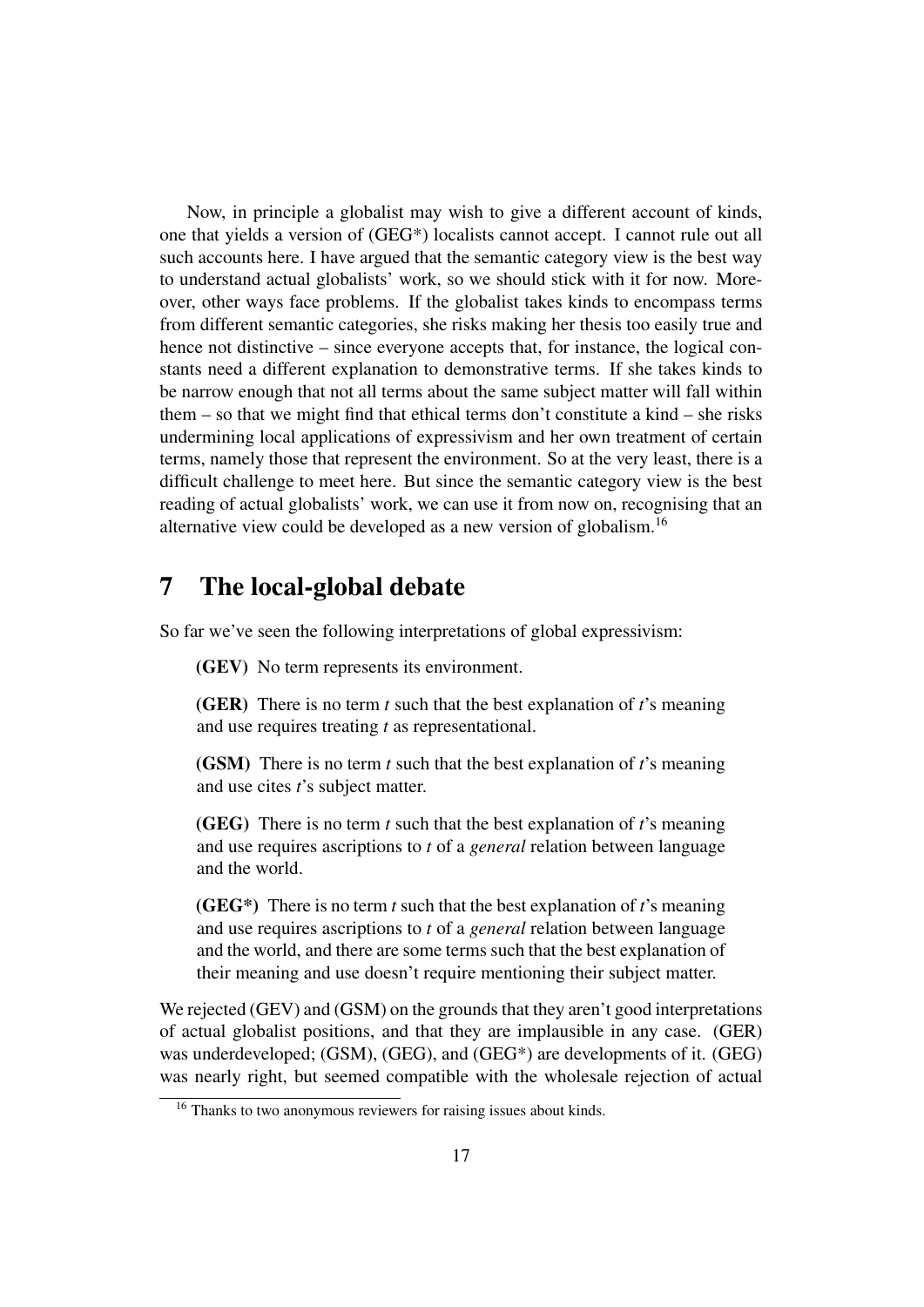applications of expressivism and therefore did not capture the spirit of globalism. And  $(GEG^*)$ , which avoided all the problems with the other interpretations, is still too weak because it is compatible with local expressivism, which is meant to conflict with globalism.

This final result is borne out in the literature, which shows that localists like Blackburn and Gibbard are simply talking past globalists like Price. Both Blackburn and Gibbard clearly hold that relations to subject matter are sometimes necessary to explain meaning, yet as we've seen this is compatible with (GEG\*)'s global denial of general explanatory relations. However, as we'll see, both Blackburn and Gibbard take expressivism to be about relations to subject matter. They therefore would both take (GSM) to be the proper characterisation of global expressivism and would both reject it. But the same is true of Price: all three of these authors will accept (GEG\*) and reject (GSM). Let's now look more closely at Blackburn and Gibbard's work on this topic.

As mentioned in §4, Blackburn goes so far as to *define* an expressivist theory of a class of terms as one that

. . . eschews any use of the referring expressions of the discourse; any appeal to anything that a Quinean would identify as the values of the bound variables if the discourse is regimented; or any semantic or ontological attempt to 'interpret' the discourse in a domain, to find referents for its terms, or truth makers for its sentences. (Blackburn, 2013, 66)

The examples Blackburn gives of theories which violate this condition are cases where a causal relation between a term and its subject matter is necessary to explain that term: 'energies' and 'currents' can only be explained in terms of the fact that 'we have learned to become sensitive to, measure, predict and control, and describe and refer to, energies and currents.' (Blackburn, 2013, 79). So it is clear that Blackburn defines an expressivist theory as eschewing relations between the relevant terms and their subject matter. Therefore, when he denies 'global expressivism', he does not deny what (GEG\*) asserts, but instead denies (GSM). He therefore does not disagree with globalism, at least not in its most plausible form. $17$ 

The same goes for Gibbard, though the route to see this is slightly trickier. Gibbard admits that he uses 'expressivism' differently to globalists like Price. As we saw in §2, Gibbard takes expressivist theories to be those which 'explain the meaning of the word via explaining the states of mind that constitute believing things couched with the term' (Gibbard, 2015, 212). This looks very much like a

 $17$  Recently Blackburn has begun to say that the view he wants to defend is not so different from Price's, on similar grounds to these. See Blackburn (2017).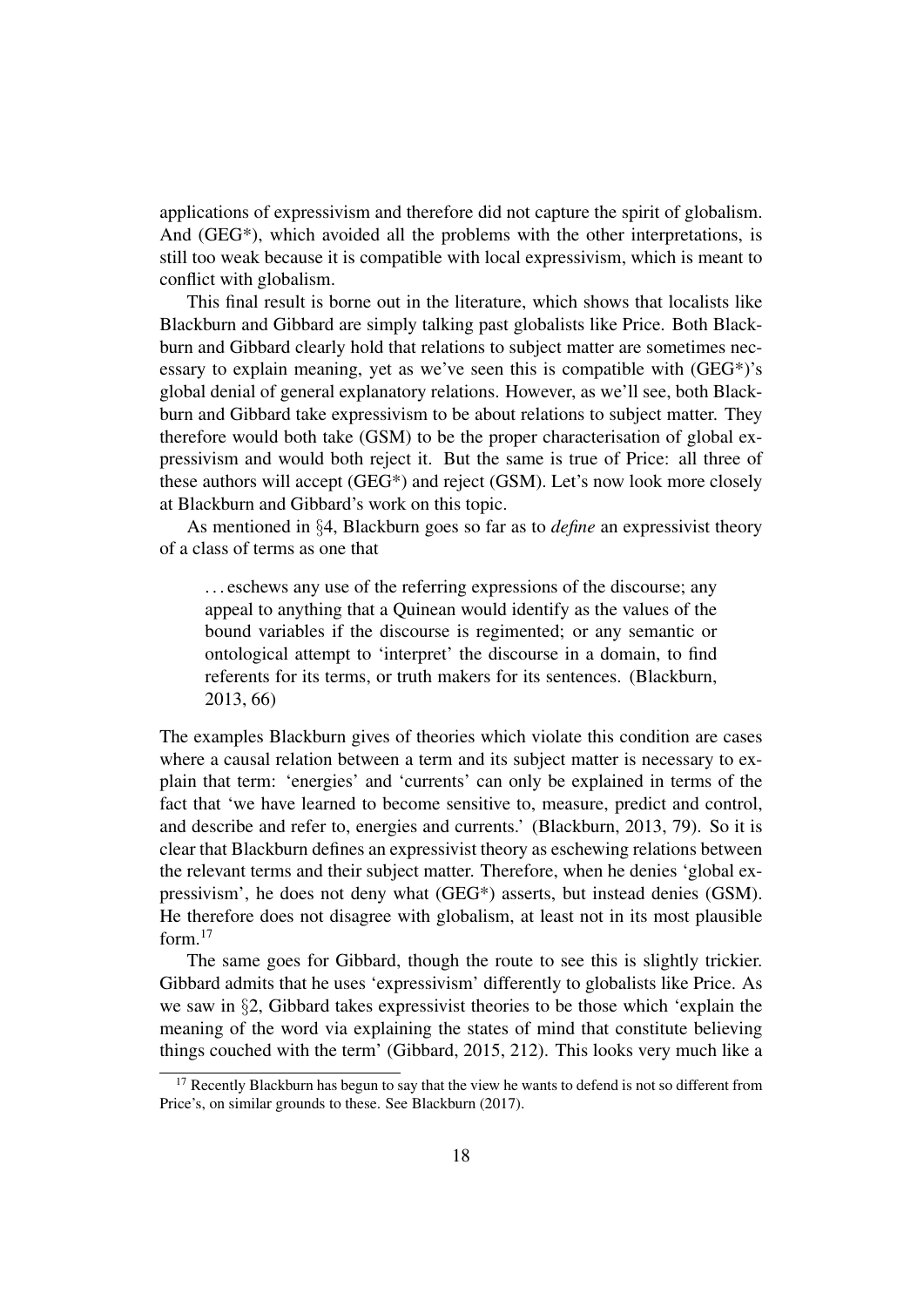global psychologistic theory of meaning: the meanings of words are constituted by their role in expressing mental states. In this sense, however, Gibbard's endorsement of 'global expressivism' has little to do with expressivism as we've been discussing it. So it seems to follow quickly that Gibbard is not disagreeing with the globalists at all, but rather talking past them about a different topic entirely.

Gibbard's project is actually more complex. His aim is not merely to explain words by explaining the states of mind they express; he also requires that we explain these states of mind without citing their content. On his view, we cannot explain 'x is wrong' just by saying that it expresses the belief *that x is wrong* (2015, 212). But this is still compatible with non-expressivist explanations of those beliefs: we might say that 'x is wrong' expresses the belief that x is wrong, and explain the latter belief as a causal or environmental representation of wrongness. Such an account would meet Gibbard's criteria but not be expressivist in the more usual sense. So even with this restriction, Gibbard's idiosyncratic definition of 'expressivism' should be put to one side.

However, Gibbard recognises that his definition is idiosyncratic, and claims that his own view is in fact at odds with globalism as globalists like Price understand it.

Perhaps [Price] uses the term 'expressivism' to exclude giving any notion of representation a genuine explanatory role, a genuine role in explaining meaning. I'm not building this exclusion into the meaning of 'expressivism', and trivially if Price does then the position I am suggesting doesn't qualify as 'global expressivism' in his sense. (Gibbard, 2015, 213)

This makes it seem that Gibbard really will disagree with global expressivism as the globalist understands it. And indeed later on Gibbard endorses 'representationalism' at least in some cases, and claims that his view will involve 'explaining also in terms of representation' (Gibbard, 2015, 215).

So it might seem that Gibbard does deny global expressivism as we've discussed it: he thinks some terms need a representationalist explanation. But on closer inspection there is no disagreement. Gibbard claims that representational terms are ones which causally *track* the environment. He takes representational thoughts to involve 'a relation to the states of affairs we are thinking about', a relation which is causal (2015, 215). Therefore, he thinks that the representational terms are those whose explanation requires (causal) relations with subject matter. And asserting that there are terms whose explanation requires this is, as we've seen, completely compatible with global expressivism as characterised by (GEG\*). For invoking relations to subject matter is not the same thing as invoking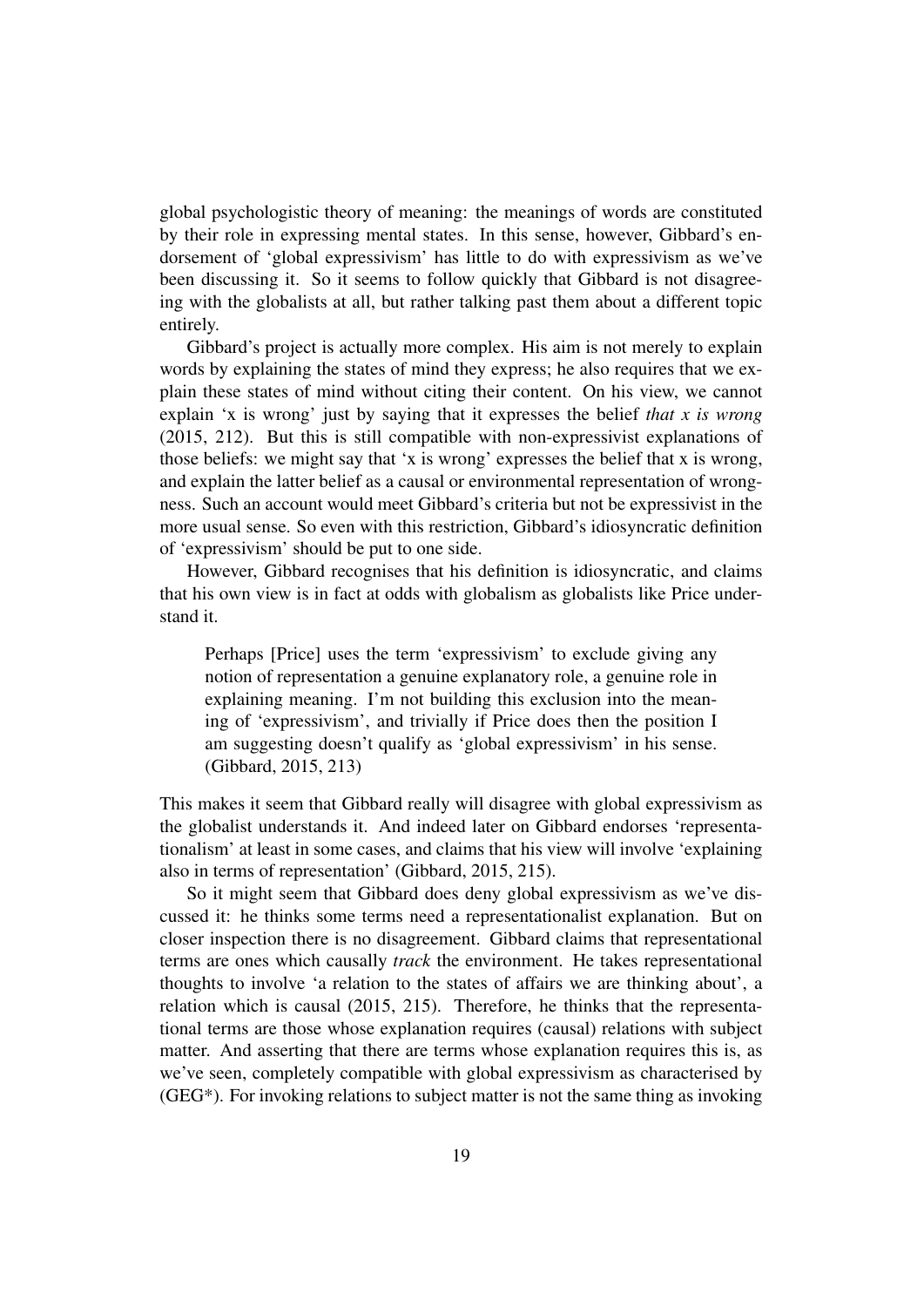*general* word-world relations, which are what (GEG\*) rules out. So what Gibbard takes to be a denial of global expressivism is just the denial of (GSM), and is completely compatible with (GEG\*). Blackburn and Gibbard on the one hand, and Price on the other, are talking past each other: the former deny (GSM), and the latter asserts (GEG\*).

Close examination of the literature, therefore, reveals that the actual debate between local and global expressivists is empty, grounded in differing uses of terms like 'expressivism', 'pragmatism', and 'non-'/'representationalism', and indeed 'representation'.

We might be suspicious of this claim. Is there really nothing in, say, Price's globalism which substantially differs from Blackburn and Gibbard's views? One suggestion is that Price is advocating a change in our philosophical *project*. <sup>18</sup> Price takes seriously the quasi-realist project in ethics, the project of explaining why ethical attitudes get expressed using declarative claims, which can be embedded in complex constructions, can be called true and false, and so on. He is clear that a key part of his global expressivism is globalising this quasi-realist project: trying to explain why we have any assertions at all. Instead of trying to explain why ethical language is assertoric, he wants to explain why any language at all is assertoric. He describes his view as one that takes the expressivist's 'explanatory stance' towards *all* kinds of terms rather than just 'special cases' (Price, 2015, 138).<sup>19</sup> The idea here is to embark on a project of explaining the existence of assertoric language as such, rather than focusing on specific areas like ethical or modal language.

Price argues that local versions of expressivism tacitly assume that some parts of our language are satisfactorily explained using representation. For him this is what local expressivism inherently involves: *representationalism* about some kinds of language. Price, however, believes that representational notions can *never* do any explanatory work and that local expressivists themselves show how we can do without them in their non-representational explanations of their chosen kinds of language (e.g. ethics) (2015, 141-3). So Price advocates the project of explaining all terms without representational features, and he argues that local expressivism is *unstable* to the extent that it assumes that some language is explicable in representational terms yet also shows how we can do without representation in their chosen cases.

This proposal to globalise the quasi-realist's explanatory stance does at first look like a genuine departure from the local ambitions of metaethical expressivism. It is certainly a change in explanatory ambition. But it doesn't follow

<sup>&</sup>lt;sup>18</sup> Thanks to an anonymous reviewer for this.

 $19$  I will mostly refer to Price (2015), since it is a recent and representative paper which itself uses ideas and passages from Price (2013) and other work in Price (2011) including Macarthur & Price (2007).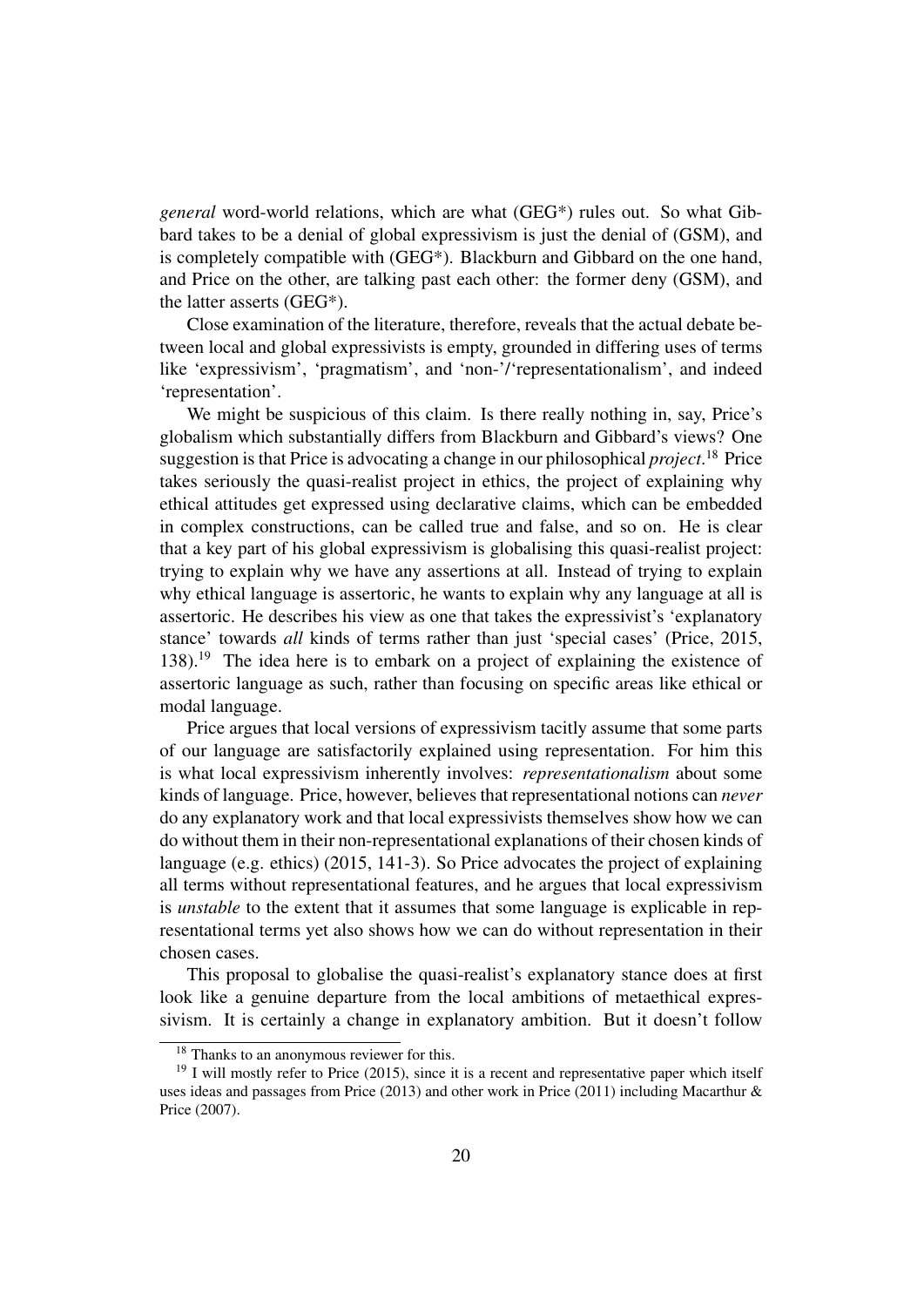that this shift in focus is incompatible with local expressivism. For Price relies on the idea that the global project he recommends does not need representational notions. He says the resulting theory will entirely be 'told in nonrepresentational terms' (Price, 2015, 143), but in the context of this paper this doesn't get us anywhere. For the project of this paper has been to understand *what it is* to be able give a theory in non-representational terms, as Price puts it – what it is to invoke representation in an explanation. And we've seen that every way of cashing this out makes global expressivism either implausible (by banning explanations which involve environmental representation and the like) or not distinctive.

In other words, if Price explains some terms using relations with their subject matter, then for Blackburn and Gibbard this will not count as a global *expressivism*. And since Price seems to think this will be so – because there are terms which are 'e-representational' – then for Blackburn and Gibbard the debate is settled. They can carry on being local expressivists by rejecting claims like (GSM), and Price's global expressivism, expressed by this change in project plus the claim (GEG\*), does not conflict with this at all.

#### 8 Conclusion

To sum up, we've found several clear and coherent readings of global expressivism. However, none of these satisfies the four conditions set out in  $\S1$  – none is plausible, a good reading of the literature, distinct from mainstream views, and distinct from local expressivism. (GEG\*) seems the most faithful to the most developed form of global expressivism (Price's), and it is clearly an alternative to at least some mainstream theories of meaning, but it is still no real departure from local expressivism. The literature on the local/global debate bears out this result: the debate between the localists and the globalists is merely verbal, about what theories count as expressivist. It turns out that the globalists and localists are like the People's Front of Judea and the Judean People's Front after all – despite the public disputes, there's no real disagreement in doctrine.

This isn't all bad news for globalism. By developing the view we've managed to do away with terms like 'robust' which hindered understanding, attracted criticism, and made the expressivism debate seem inaccessible. And the best developed form of the view, Price's claim (GEG\*), isn't obviously false – indeed it is no less plausible than local applications of expressivism. Nor does this render globalism uninteresting. For while (GEG\*) may be compatible with what localists typically say, it may be that paying attention to the issue of generality and the explanatory role of representation and the like brings out consequences which the localists themselves fail to recognise, or which local applications of expressivism actually contradict. For example, perhaps many philosophers of language think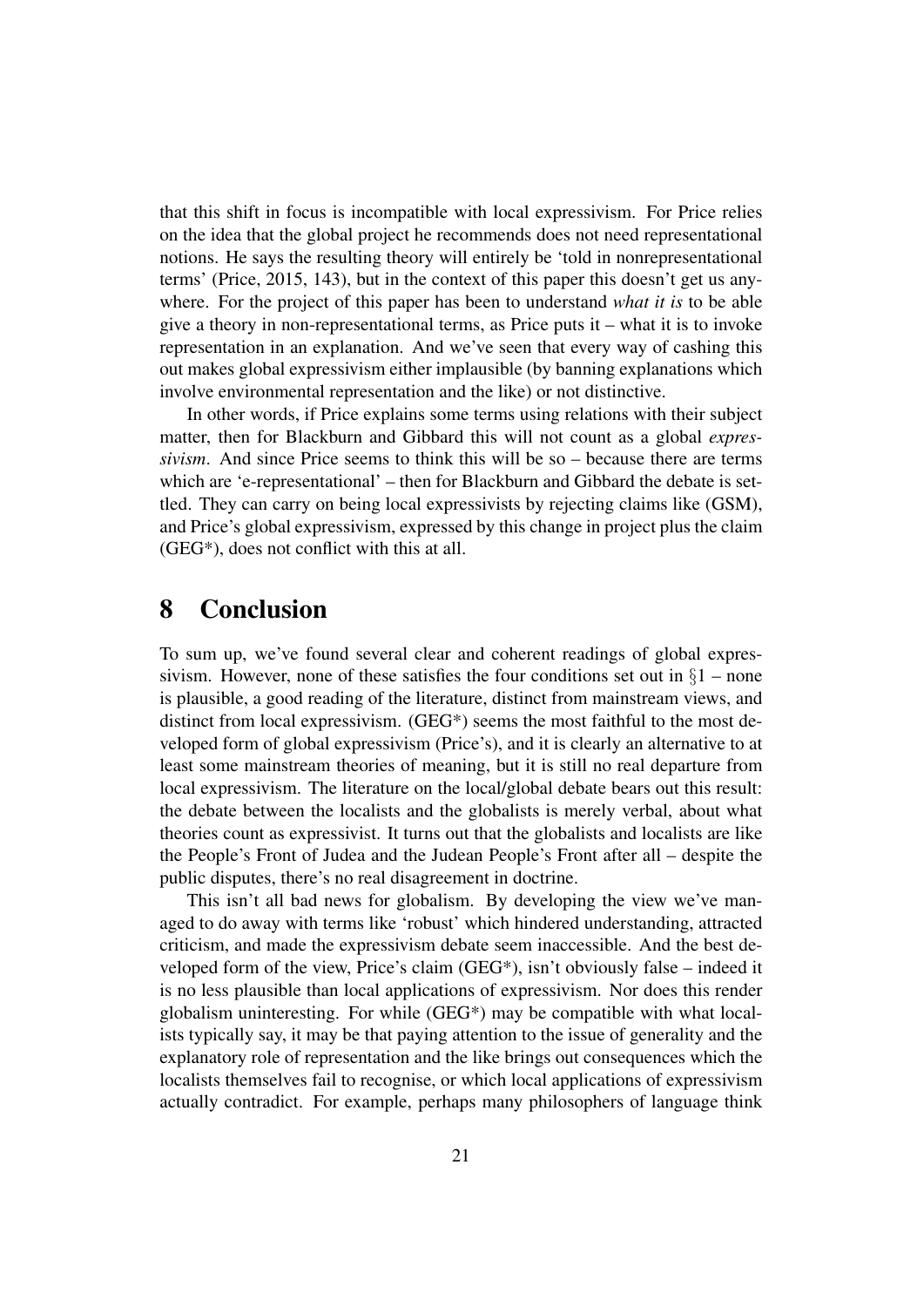that meaning will *typically* have to be explained in terms of relations to extensions. Price's reasons for accepting (GEG\*) may make us reject this assumption, and this may yield some interesting consequences.

The important thing, then, is not the debate between localists and globalists, but instead the question of whether (GEG\*) is true, and if it is, what follows from it. By thoroughly examining the different options, we now have a clear view of the positions defended by globalists and localists alike, and we can now more easily assess these views and their consequences.<sup>20</sup>

#### References

Ayer, A. (1936). *Language, Truth and Logic* (London: Penguin).

Blackburn, S. (1984). *Spreading the Word* (Oxford: Clarendon Press).

——— (2010). 'The Steps from Doing to Saying'. *Proceedings of the Aristotelian Society*, 110, 1–13. Reprinted in his *Practical Tortoise Raising: And Other Philosophical Essays* (Oxford University Press, 2010), pp. 169–180.

——— (2013). 'Pragmatism: All or Some?' In Price, H. (ed.), *Expressivism, Pragmatism and Representationalism*, pp. 59–73 (Cambridge: Cambridge University Press).

——— (2015). 'Blessed are the peacemakers'. *Philosophical Studies*, 172 (4), 843–853.

——— (2017). 'Pragmatism: All or Some or All and Some'. In Misak, C. & Price, H. (eds.), *The Practical Turn: Pragmatism in Britain in the Long Twentieth Century* (Oxford: Oxford University Press).

Chrisman, M. (2011). 'Expressivism, Inferentialism, and the Theory of Meaning'. In Brady, M. (ed.), *New Waves in Metaethics*, pp. 103–125 (Basingstoke: Palgrave-Macmillan).

——— (2016). *The Meaning of 'Ought': Beyond Descriptivism and Expressivism in Metaethics* (Oxford: Oxford University Press).

 $20$  For helpful discussion and comments thanks to Simon Blackburn, Tim Crane, Jamie Dreier, Richard Holton, Huw Price, Michael Williams, an audience at the Moral Sciences Club in Cambridge, and several anonymous reviewers. This work was supported by a PhD studentship from the Arts and Humanities Research Council.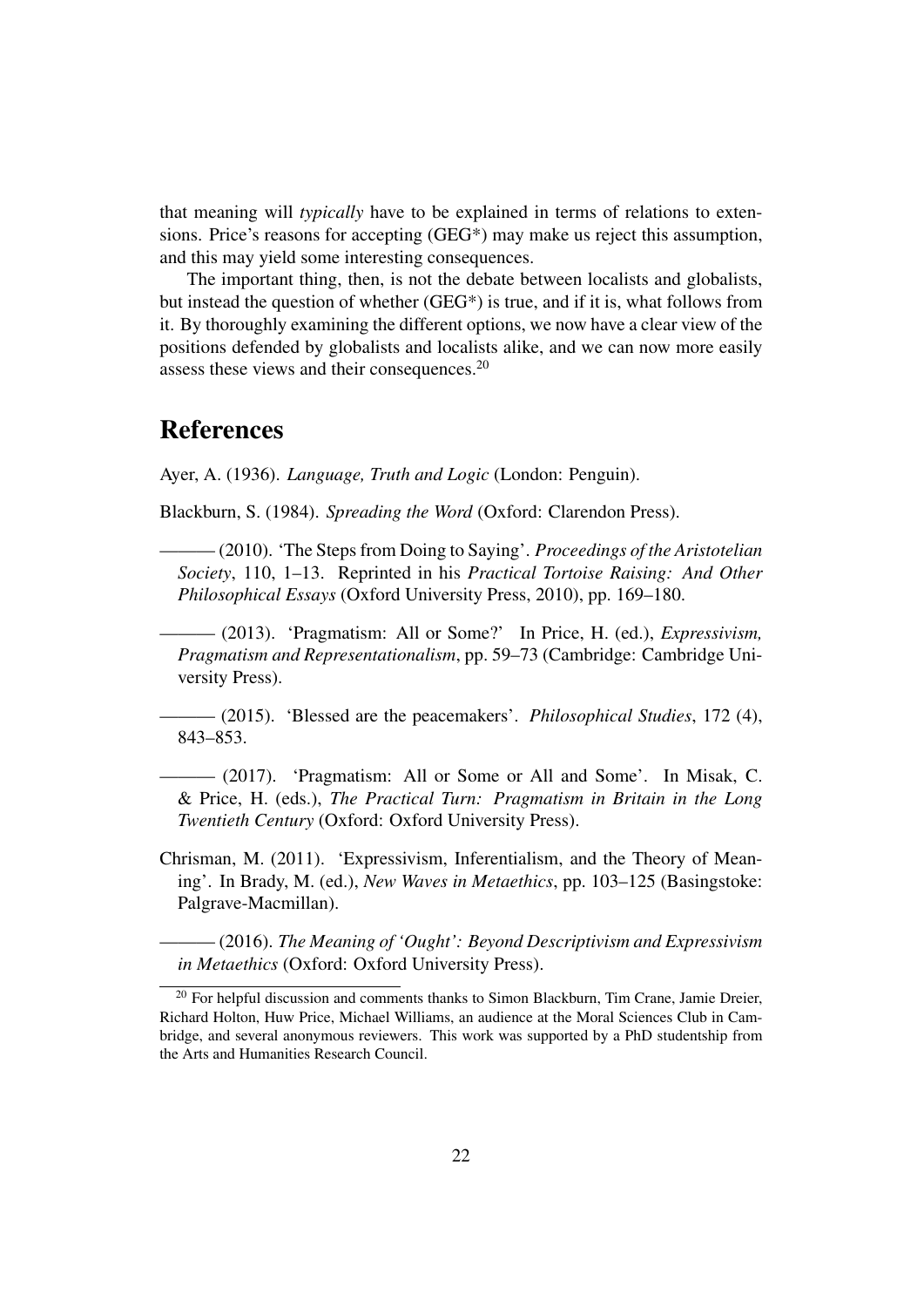- deVries, W. A. (2011). 'Review of Huw Price, *Naturalism Without Mirrors*'. Notre Dame Philosophical Reviews. Accessed at *http://ndpr.nd.edu/news/25939-naturalism-without-mirrors/*.
- Dreier, J. (2004). 'Meta-Ethics and the Problem of Creeping Minimalism'. *Philosophical Perspectives*, 18 (1), 23–44.

——— (2018). 'The real and the quasi-real: problems of distinction'. *Canadian Journal of Philosophy*, 48 (3-4), 532–547.

Gibbard, A. (1990). *Wise Choices, Apt Feelings: A Theory of Normative Judgement* (Oxford: Oxford University Press).

——— (2003). *Thinking How to Live* (London: Harvard University Press).

- $-$  (2015). 'Global Expressivism and the Truth in Representation'. In Gross, S., Tebben, N., & Williams, M. (eds.), *Meaning Without Representation: Essays on Truth, Expression, Normativity, and Naturalism*, pp. 210–243 (Oxford: Oxford University Press).
- Gross, S., Tebben, N., & Williams, M. (eds.) (2015). *Meaning Without Representation: Essays on Truth, Expression, Normativity, and Naturalism* (Oxford: Oxford University Press).
- Horwich, P. (1998). *Meaning* (Oxford: Oxford University Press).
- Jackson, F. (1997). 'Naturalism and the Fate of the M-Worlds'. *Aristotelian Society Supplementary Volume*, 71, 269–282. Reprinted in Price (2011), pp.132– 147.
- Kraut, R. (1990). 'Varieties of Pragmatism'. *Mind*, 99, 157–183.
- Lenman, J. (2003). 'Disciplined Syntacticism and Moral Expressivism'. *Philosophy and Phenomenological Research*, 66, 32–57.
- Macarthur, D. & Price, H. (2007). 'Pragmatism, Quasi-realism, and the Global Challenge'. In Misak, C. (ed.), *The New Pragmatists*, pp. 91–121 (Oxford: Oxford University Press). Reprinted in Price's *Naturalism Without Mirrors* (Oxford University Press, 2011) pp.228–252.
- MacFarlane, J. (2014). 'Review of Huw Price, *Expressivism, Pragmatism, and Representationalism*'. Notre Dame Philosophical Reviews. Accessed at *http://ndpr.nd.edu/news/46002-expressivism-pragmatismand-representationalism/*.